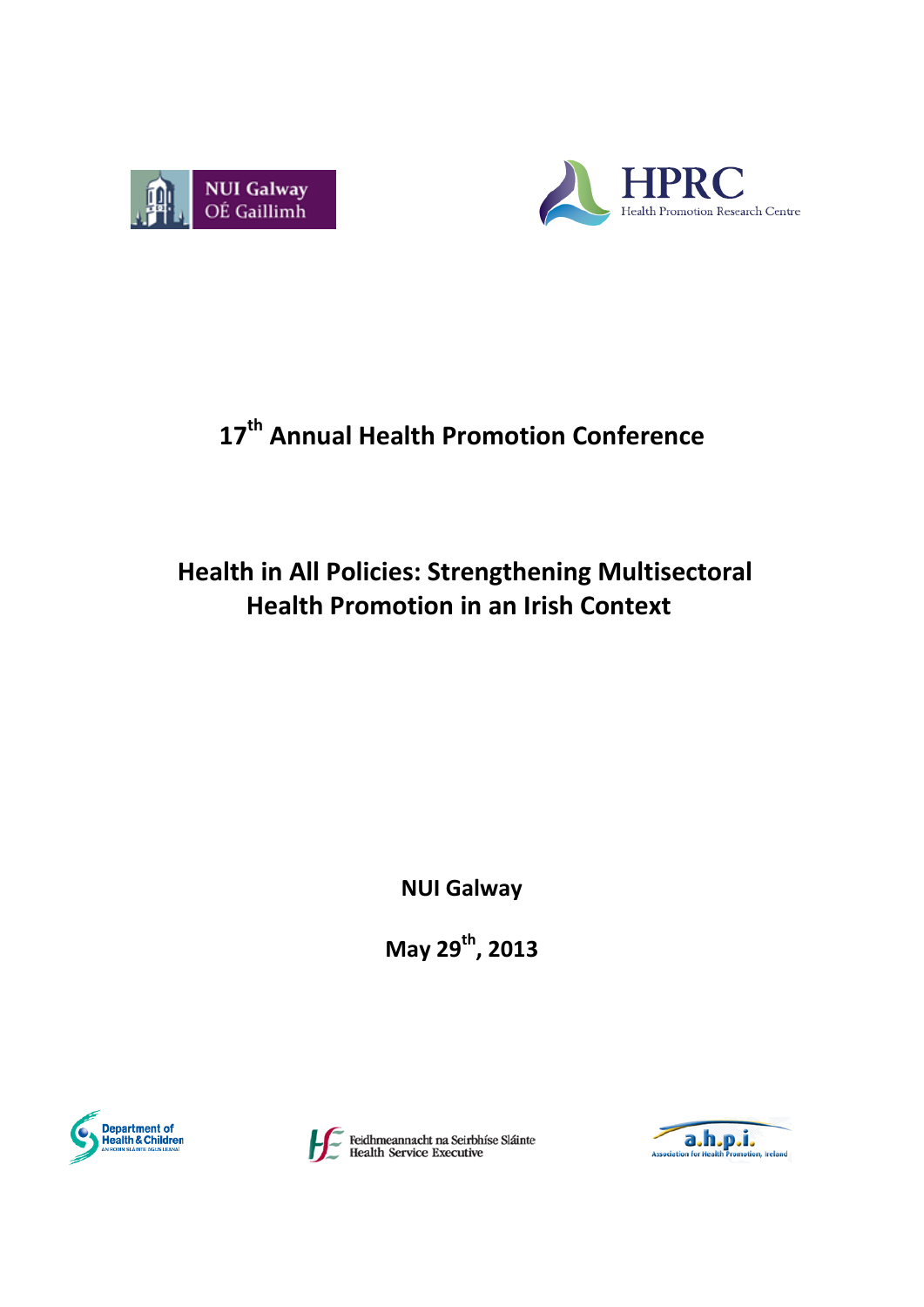

### Conference Steering Committee:

| Mr. John Devlin                 | Deputy Chief Medical Officer, Department of Health                      |
|---------------------------------|-------------------------------------------------------------------------|
| Ms. Biddy O'Neill               | Health Promotion Manager, National Programmes, Health Service Executive |
| <b>Professor Margaret Barry</b> | Health Promotion Research Centre, NUI Galway                            |
| Dr. Jane Sixsmith               | Health Promotion Research Centre, NUI Galway                            |
| Dr. Saoirse Nic Gabhainn        | Health Promotion Research Centre, NUI Galway                            |
| Dr. Colette Kelly               | Health Promotion Research Centre, NUI Galway                            |
| Dr. Lisa Pursell                | Health Promotion Research Centre, NUI Galway                            |
| Dr. Michal Molcho               | Health Promotion Research Centre, NUI Galway                            |
| Dr. Aleisha Clarke              | Health Promotion Research Centre, NUI Galway                            |
| Ms. Verna McKenna               | Health Promotion Research Centre, NUI Galway                            |
| Dr. Martin Power                | Health Promotion Research Centre, NUI Galway                            |
|                                 |                                                                         |

#### Conference Secretariat:

| Dr. Vivienne Batt      | Health Promotion Research Centre, NUI Galway |
|------------------------|----------------------------------------------|
| Ms. Christina Costello | Health Promotion Research Centre, NUI Galway |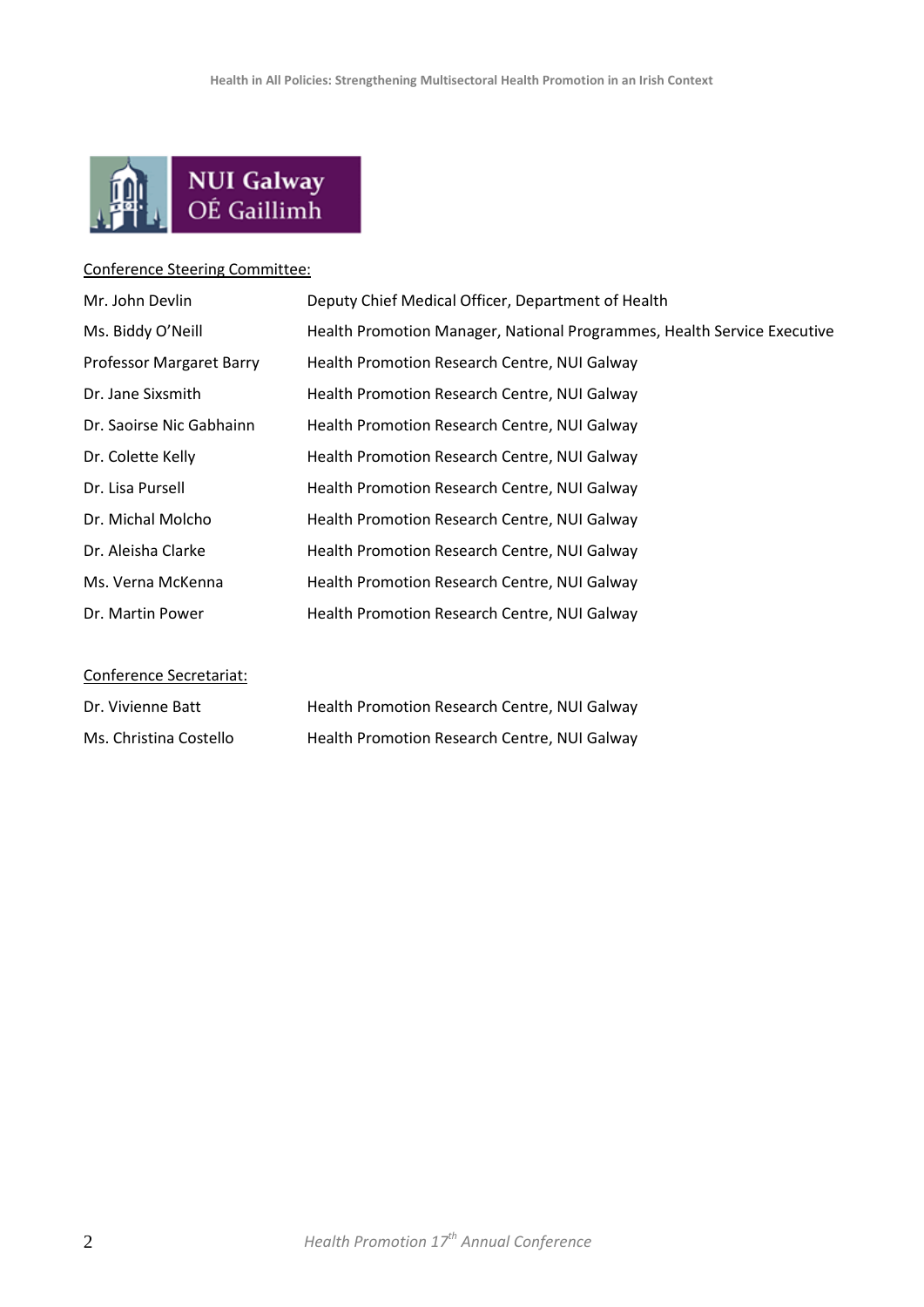### **CONFERENCE PROGRAMME**

### **Health in All Policies: Strengthening Multisectoral Health Promotion in an Irish Context**

### Health Promotion Research Centre Annual Conference Wednesday 29th May, 2013

### 9.00 Registration & Coffee

*Venue: Foyer, Aras Moyola*

### 9.30 Welcome: Professor Margaret Barry, Head of WHO Collaborating Centre for Health Promotion, NUIG

Opening Address: Dr. Thomas Ritter, Vice Dean of Research, College of Medicine, Nursing & Health Sciences, NUIG *Venue: MY243 Aras Moyola*

### 9.15 **Plenary:**

*"WHO European Strategy Health 2020: Opportunities, Challenges & Lessons"* Dr. Erio Ziglio, Head European Office for Investment for Health and Development, Regional Office for Europe, World Health Organization

*"Healthy Ireland - A Framework for Improved Health and Wellbeing 2013-2025"* Dr. Stephanie O'Keeffe, Director of the Health and Wellbeing Programme, Department of Health

*"Paddling Upstream? Obstacles and opportunities for tackling inequalities in health"* Professor Margaret Whitehead, WH Duncan Professor of Public Health, Faculty of Medicine, University of Liverpool

*Chair: Dr Michal Molcho, Deputy Director, Health Promotion Research Centre, NUIG Venue: MY243 Aras Moyola*

### *11.30 Tea/Coffee \**

*Venue: Foyer, Aras Moyola Building.*

### 12.00 **Parallel Oral Presentations**:

|            | Further information on oral presentations on page 12. |
|------------|-------------------------------------------------------|
| Session A: | Venue - MY123, Aras Moyola                            |
|            | Chair: Dr. Martin Power, NUI Galway                   |
| Session B: | Venue - MY124, Aras Moyola                            |
|            | Chair: Ms. Verna McKenna, NUI Galway                  |
| Session C: | Venue - MY125, Aras Moyola                            |
|            | Chair: Dr. Lisa Pursell, NUI Galway                   |
| Session D: | Venue - MY126, Aras Moyola                            |
|            | Chair: Dr. Jane Sixsmith, NUI Galway.                 |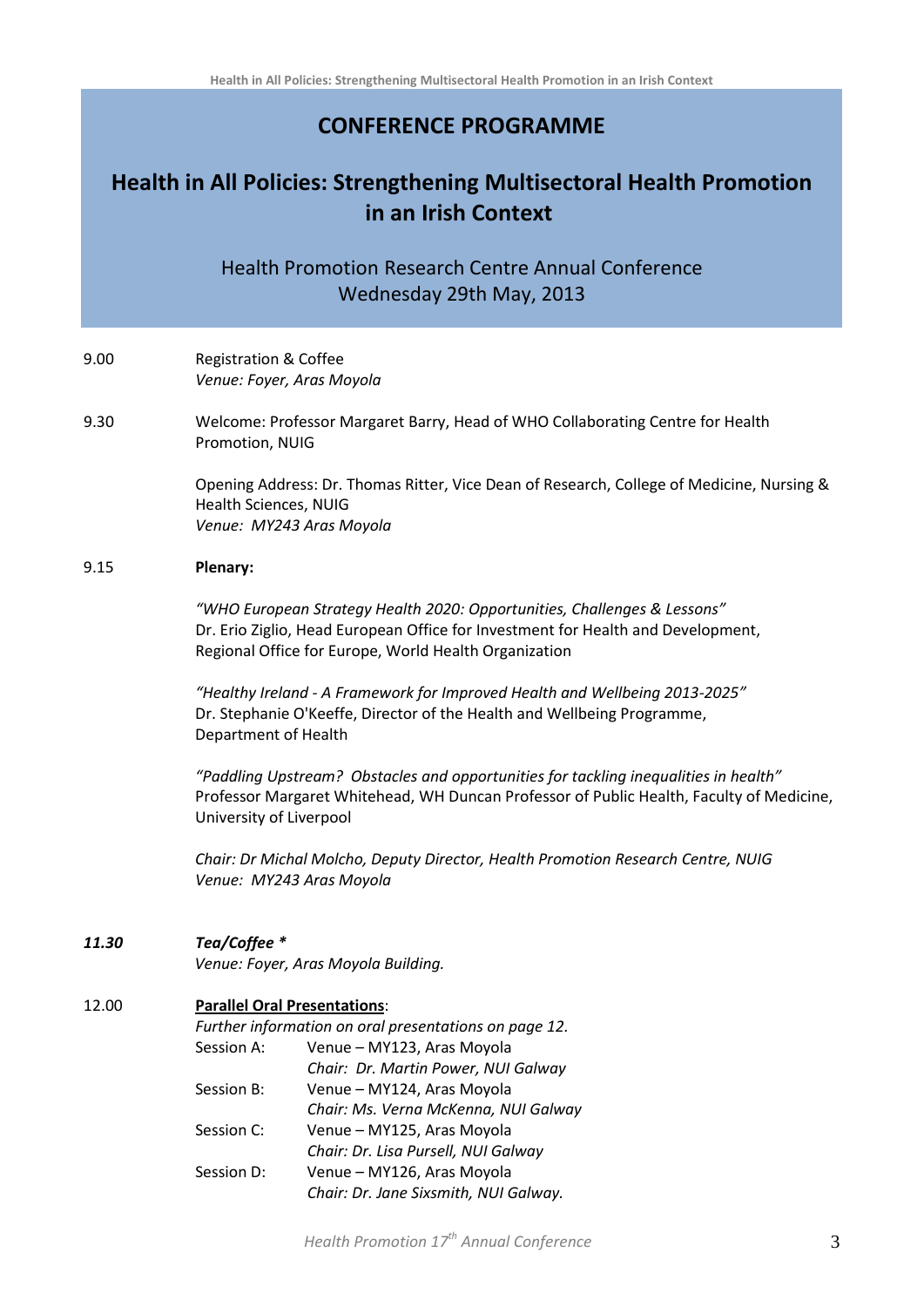**Health in All Policies: Strengthening Multisectoral Health Promotion in an Irish Context**

#### *1.15 Lunch \**

*Venue: Friar's Restaurant*

#### 2.30 **Workshops**

*Please note, you need to sign up for one of these workshops at the registration desk beforehand.*

"Healthy Ireland - Getting the partnerships right" *Facilitator:* Dr Jacky Jones *Venue: MY123, Aras Moyola*

"Real Life Challenges: Experiences of partnership - Healthy Cities" *Facilitator:* Ms Fiona Donovan, Health Service Executive *Venue: MY124, Aras Moyola*

"Influencing Policy making is it an art perhaps a science or plain politics?" *Facilitator:* Mr David Pattison, NHS Scotland *Venue: MY125, Aras Moyola*

"Health in All Policies – The Smarter Travel Policy" *Facilitator:* Ms Laura Behan, Department of Transport *Venue: MY126, Aras Moyola*

*Rapporteurs:* Ms. Colette Dempsey, Ms. Mary Callaghan, Dr. Audrey Thomas and Ms. Leigh-Ann Sweeney, Health Promotion Research Centre, NUI Galway.

#### *4.00 Tea/Coffee – Served to go\**

#### 4.15 **Closing Session:**

Panel feedback from workshop facilitators: Panel: Dr. Jacky Jones, Ms. Fiona Donovan, Mr. David Pattison and Ms. Laura Behan.

*Closing Remarks: Dr. Michal Molcho, Health Promotion Research Centre, NUI Galway*

*Chair:* Ms Vivian Barnekow, Programme Manager, WHO Europe *Venue:* MY243, Aras Moyola

#### 5.00 **Finish**

#### **\*Posters will be available for viewing during breaks in the Foyer of the Aras Moyola Building.**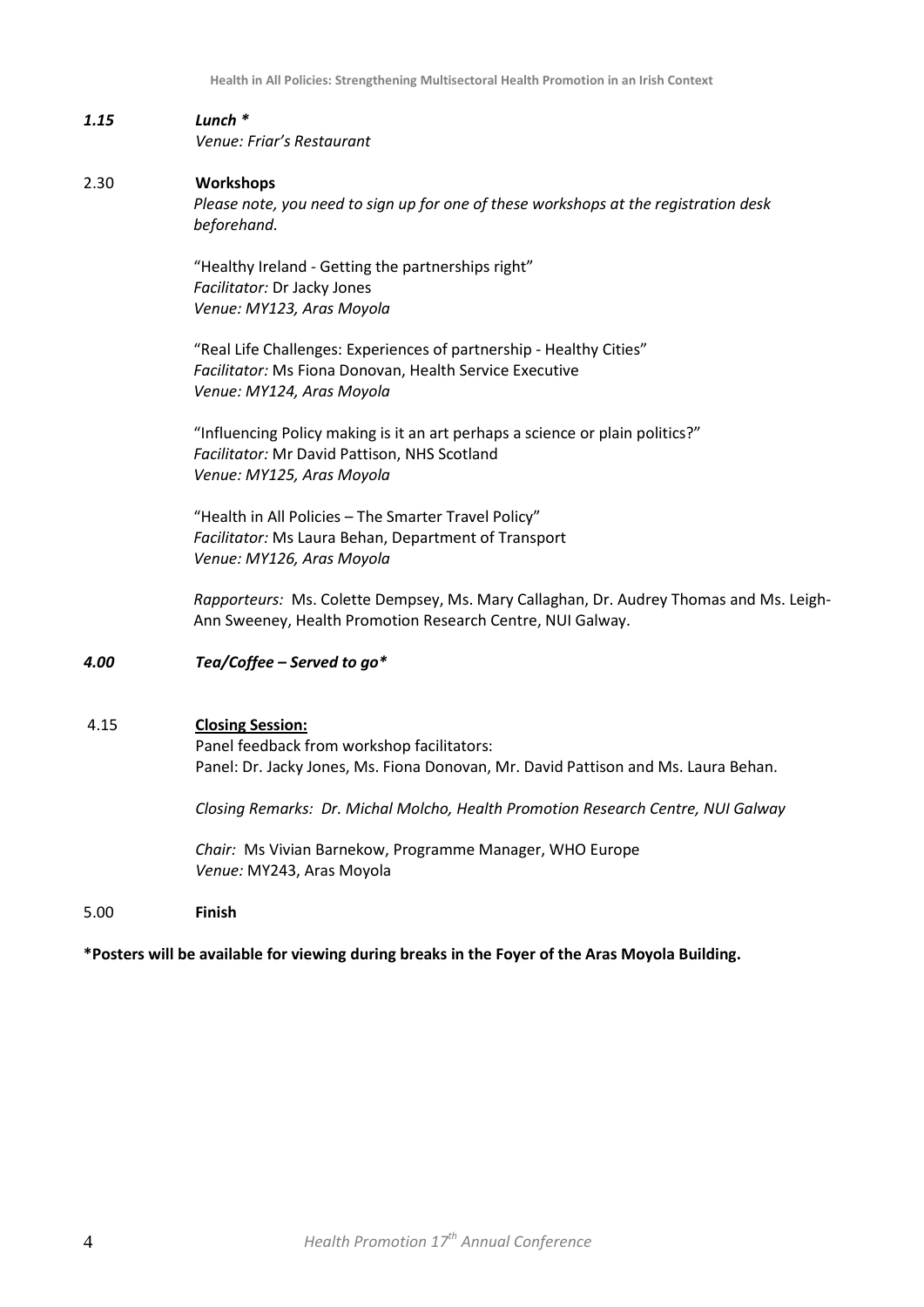### **Plenary Speaker Biographies**



Dr. Erio Ziglio has been the Head of the WHO European Office for Investment for Health and Development in Venice since 2002.

In addition to his 20 years of work with the World Health Organization, he has over 15 years of professional experience in the academic world both in Europe and North America. He worked for the European Commission for three years as a public health consultant in the late 1980s. He has lectured internationally and published widely on the

subjects of health promotion, health policy and planning and health and development. He held an Honorary Professorship at the University of York, and was an Honorary Research Fellow at the University of Edinburgh, where he received his PhD in 1985. For several years he was a part of the international teaching staff of the Public Health School at Yale University.



Dr. Stephanie O'Keeffe is currently the Director of Health and Wellbeing in the Department of Health. Stephanie is responsible for leading the implementation and evaluation of Ireland's first intersectoral population health framework, Healthy Ireland. Stephanie worked for a short time as Director of the National Office for Suicide Prevention in Ireland's health service. Stephanie also worked in the area of sexual health for 10 years, where she played a critical role in developing and implementing 3 national government strategies. She was the Director of the Crisis Pregnancy Programme and for 8 years. Prior to this Stephanie worked as a Research and Policy Manager establishing a highly successful and widely recognised

research and policy influencing programme in the broad area of unplanned pregnancy, reproductive decision making, sexual health and family support services. Stephanie has extensive experience of setting up multidisciplinary teams and cross-government partnerships on policy initiatives. Stephanie's interests are in strategy development, implementation and evaluation and governance systems for health and wellbeing. Stephanie also has an interest in the application of high-quality research outputs through knowledge transfer and dissemination strategies. Stephanie is a social psychologist; she completed a Bachelors Degree in Psychology in Trinity College, Dublin, in 1996, an MSc in Psychological Research Methods and Assessment in University of Surrey, UK, in 1988 and a PhD in decision making models from the University of Surrey, UK, in 2003.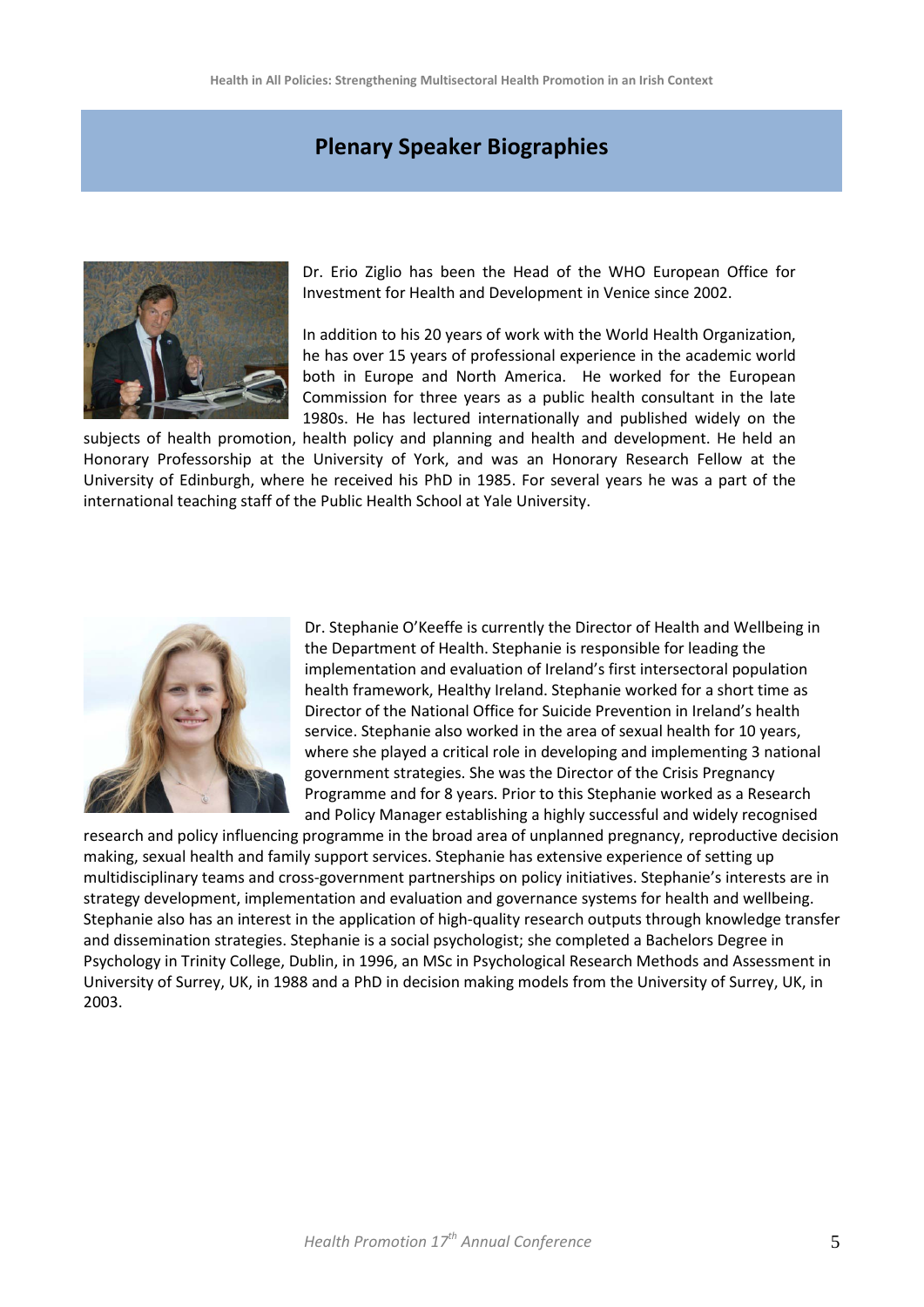**Health in All Policies: Strengthening Multisectoral Health Promotion in an Irish Context**



Professor Margaret Whitehead holds the W.H. Duncan Chair of Public Health in the Faculty of Medicine, University of Liverpool, UK, where she is also the Head of the World Health Organisation (WHO) Collaborating Centre for Policy Research on Social Determinants of Health. Researchers involved in this programme are studying both the social causes of ill health and the adverse consequences of having a chronic illness, such as reduced income and employment chances, social isolation and stigma. With international collaborators, they are looking at the ways in which health and social welfare systems themselves reduce or exacerbate the adverse consequences of ill health and what can be done to improve the situation. The centre is developing ways of carrying out health inequalities impact assessment of complex interventions and public policies, including evidence syntheses concerning policies to improve living and working conditions. Most recently she is jointly co-ordinating an EU project with Professor Johan Mackenbach of Erasmus University on methods to

evaluate the health inequalities impact of natural policy experiments. Margaret has been involved in various national and international efforts to address social inequalities in health, including sitting on the UK Government's Independent Inquiry into Inequalities in Health (the Acheson Inquiry) and membership of the Senior Advisory Board of the WHO European Review of Social Determinants of Health and the Health Divide (2011-13).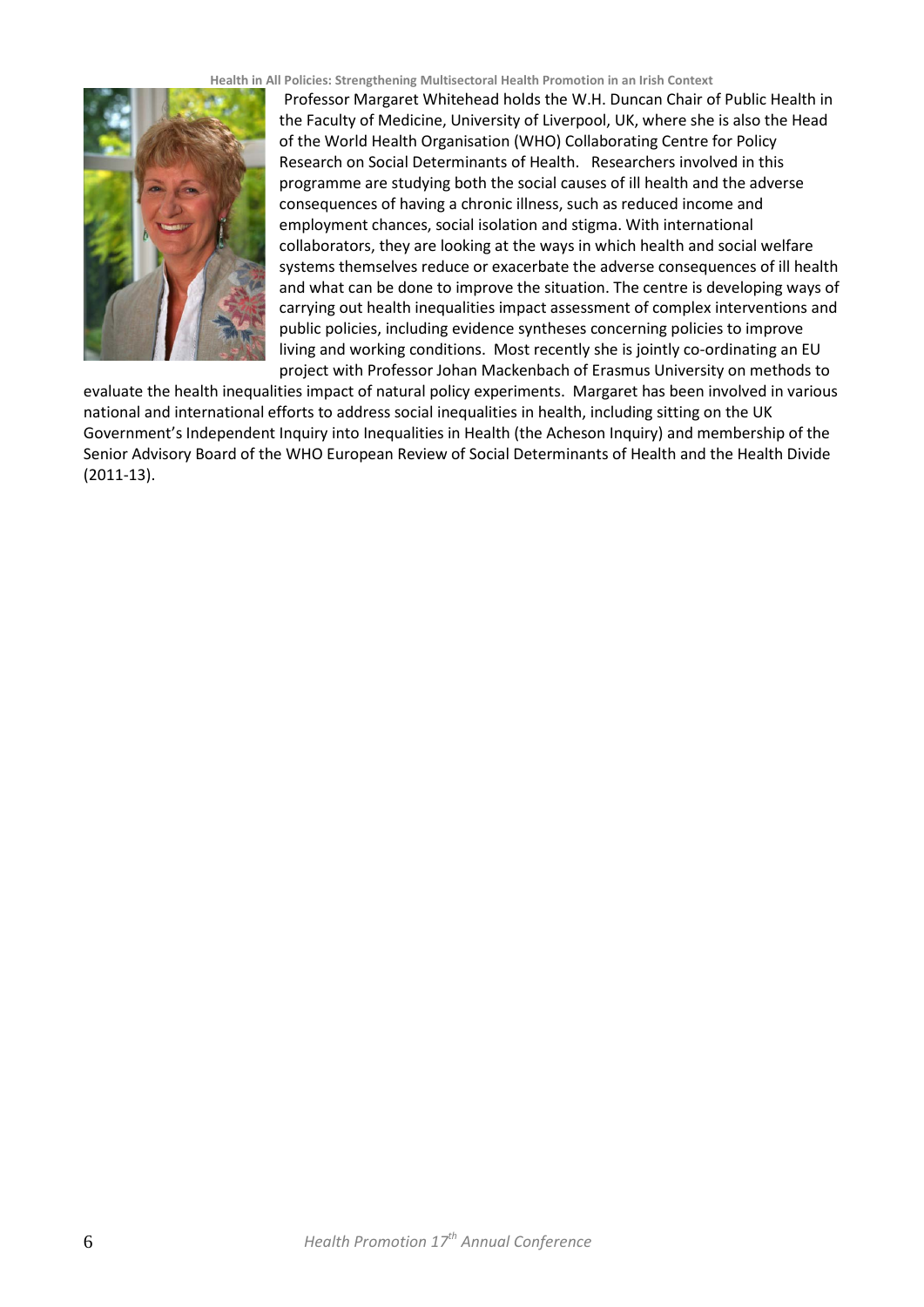### **Workshop Facilitators Biographies**



Dr Jacky Jones worked for the Irish health services for 37 years in the field of health education and health promotion, spending the last 10 years as Regional Manager of Health Promotion Services, HSE West. She has served on numerous national strategy groups, including the National Obesity Task Force. She has a 1st class honours MA from NUI, Galway. In 2008 she completed her PhD in health promotion, producing new synergy and trust psychometric scales now used by researchers all over the world. During 2011 she published three peer-reviewed papers on synergy, trust and partnership working. She is passionate about social justice, real food, ageism and women's issues



Ms Donovan has a background in Sports Science, a Masters in Health Promotion and completed an MBA in 2010. Her previous role involved working as Research Health Promotion Officer for HSE West from 2001 until taking up the role of Galway Healthy Cities Project Coordinator in 2006. Through the multi-disciplinary Healthy Cities group, many projects have been initiated and developed including the Lets Get Galway Growing network, a series of Healthy Urban Environment workshops and the recent Galway City Strategy to Prevent and Reduce Alcohol-Related Harm



from 1985 to 1988

Mr. David Pattison's first employment was within the Civil Service between 1973 and 1978, working in North West Glasgow within the Department of Health and Social Security providing clients with state benefits

David was employed by the British Red Cross Society Scottish H.Q. from 1979 to 1989 based in Glasgow; final post was that National Training Officer. He specialised in HIV/AIDS, Substance Use and the application of the Geneva Conventions within a Human Rights context in Scotland. A founder member of the Red Cross European and North American Task Force on AIDS linked to the Copenhagen Office of WHO

David worked in the Scottish NHS system since 1989 in the Public Health Department within a local health board; initial responsibility was for HIV and Sexual Health and subsequently as the Health Promotion Department Manager from 1997.

From August 2003 to July 2008 seconded to the Scottish Government as a Specialist Public Health Adviser within the office of the Chief Medical Officer for Scotland. Lead responsibility for; Public Health Workforce developments; Sexual Health; Substance Use Community Health Partnerships; Health Inequalities and supporting the Education Department in terms of Health and Schools, in particular acting as Vice Chair of the National Health Promoting Schools Strategic partners group.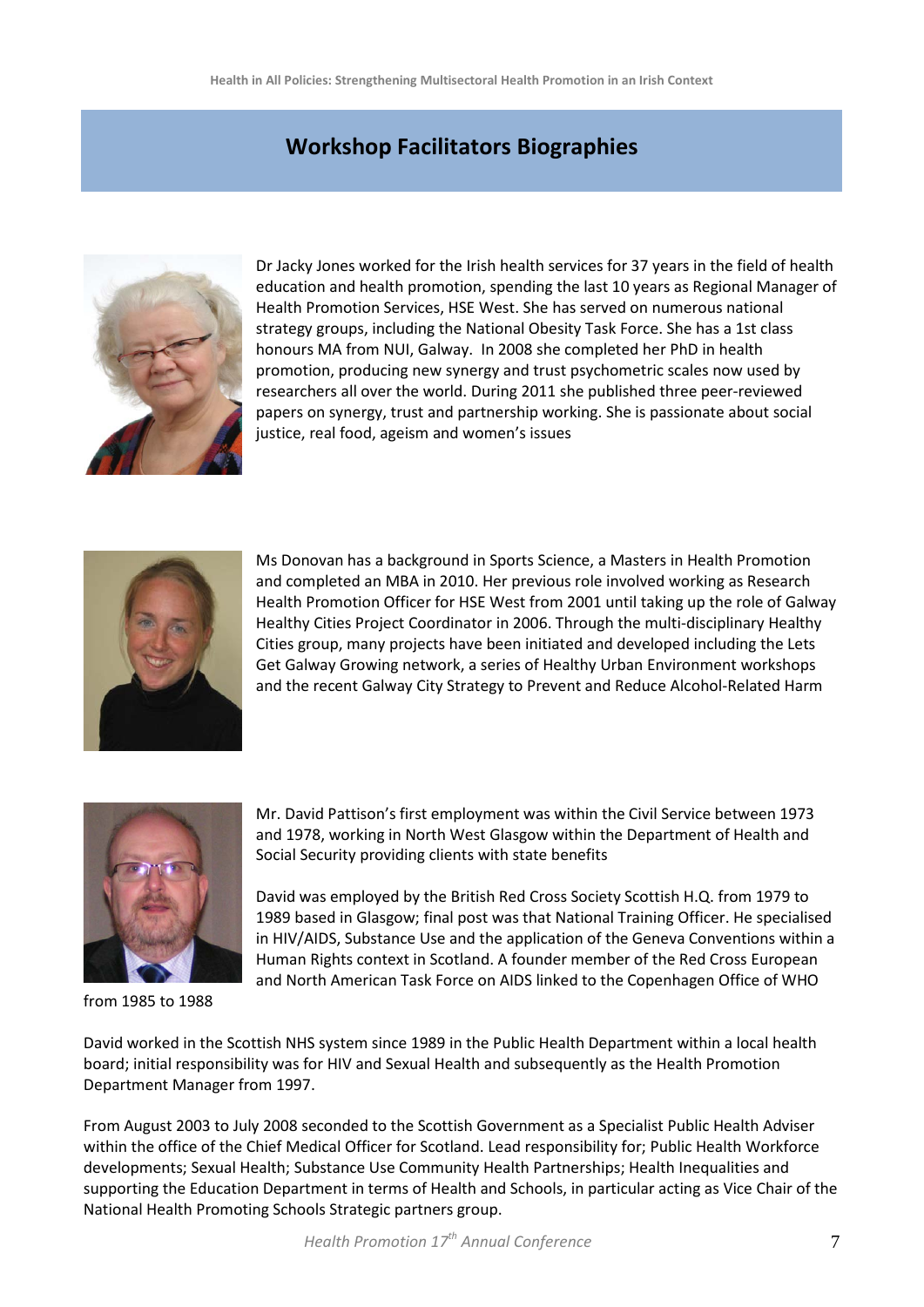Since 2008 employed with NHS Health Scotland as Head of International Development; Health Scotland is the national health improvement agency for Scotland and a WHO Collaborating Centre for Health Promotion and Public Health Developments. In 2010 also assumed lead responsibility for the Chief Executives Office

From 2006, David has been a WHO 'Temporary Technical Adviser' on a number of projects; including work on poverty and health; School Health Services in Albania and Republic of Moldova; Child and Adolescent Health strategic developments; Poverty Migration and Health with the Italian National Institute for Poverty Migration and Health.

In addition David has strong links with EuroHealthNet (Elected President October 2010 re-elected in 2012) and International Union for Health Promotion and Educations (Elected Global V.P. for Marketing, Fundraising and Membership Development July 2010).

Granted Fellowship of the Faculty of Public Health in 2010.



Laura Behan leads the Sustainable Transport Division in the Department of Transport, Tourism and Sport where she works with other government departments and agencies and principally with local authorities to secure more sustainable transport choices. A career civil servant, in addition to previous roles in Freight, Road Safety and Roads Investment in DTTaS, Laura has worked in various areas in the Department of the Environment, Community and Local Government, Department of Finance and the Department of Foreign Affairs and Trade.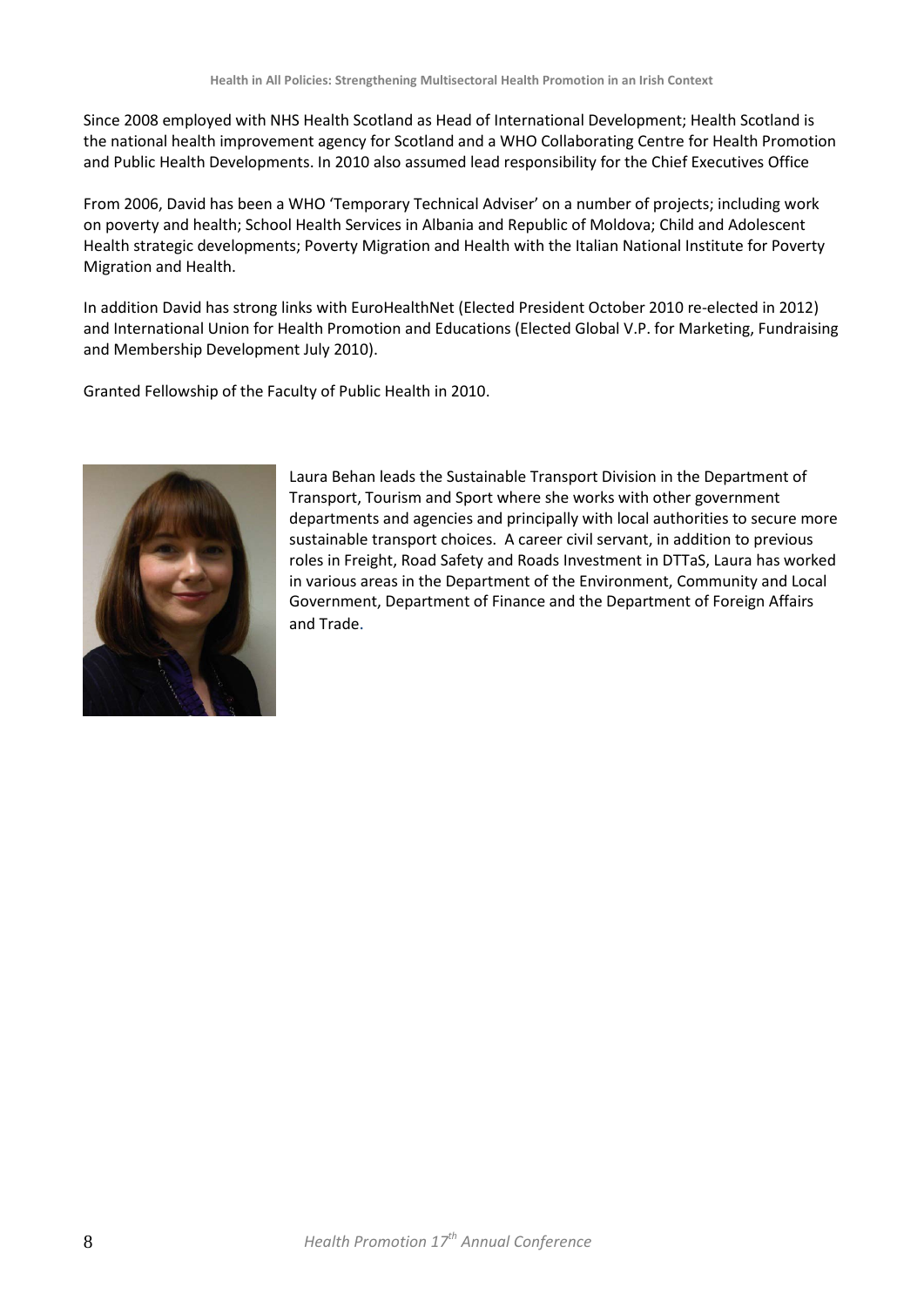### **Plenary Sessions**

**Presenter:** Dr. Erio Ziglio, Head, European Office for Investment for Health and Development, Regional Office for Europe, World Health Organization

**Title:** WHO European Strategy Health 2020: Opportunities, Challenges & Lessons

The direct impacts of the present European-wide economic and social crisis are becoming more apparent. Due to economic difficulties, more and more Europeans are being pushed or trapped into poverty and longterm unemployment. The impact of the current economic crisis on health could potentially erode hard won population health gains, with the most vulnerable groups in our societies at the highest risk.

In this economic context, health systems – especially public health prevention and health promotion programmes, are facing the prospect of decreased government expenditure. Such expenditure cuts usually mean decreased development aid for health and less resources for service delivery, in a time of increased population health needs and pressure on social protection mechanisms.

Promoting health and reducing health inequities need to be seen as crucial priorities for European countries. This is the rationale of the new European Health Policy put forward by the European Office of the WHO known as Health 2020.

There are questions that national, regional and local governments will increasingly be confronted with: Can we promote the health of the population in a sustainable and equitable manner and identify an intersectoral development strategy that provides added value to economic and social results? Dr Ziglio will address the above questions by presenting the rationale of Health 2020.

**Presenter:** Dr. Stephanie O'Keeffe, Director of the Health and Wellbeing Programme, Department of Health

**Title:** Healthy Ireland - A Framework for Improved Health and Wellbeing 2013-2025

'Healthy Ireland' a new national framework for action to improve the health and wellbeing of our country over the coming generation was launched on April 28 2013.

It is a response to the many risks that threaten Ireland's future health and wellbeing, as well as its economic recovery. Current adverse health trends and the projected growth in incidence of chronic diseases will undoubtedly lead Ireland to an unhealthy and extremely costly, if not unaffordable, future if action is not taken.

The development of Healthy Ireland reflects national and international best-practice and experience. In particular it reflects the WHO strategic objectives in Health 2020 for improving health for all, reducing health inequalities and for improving leadership and participatory governance for health.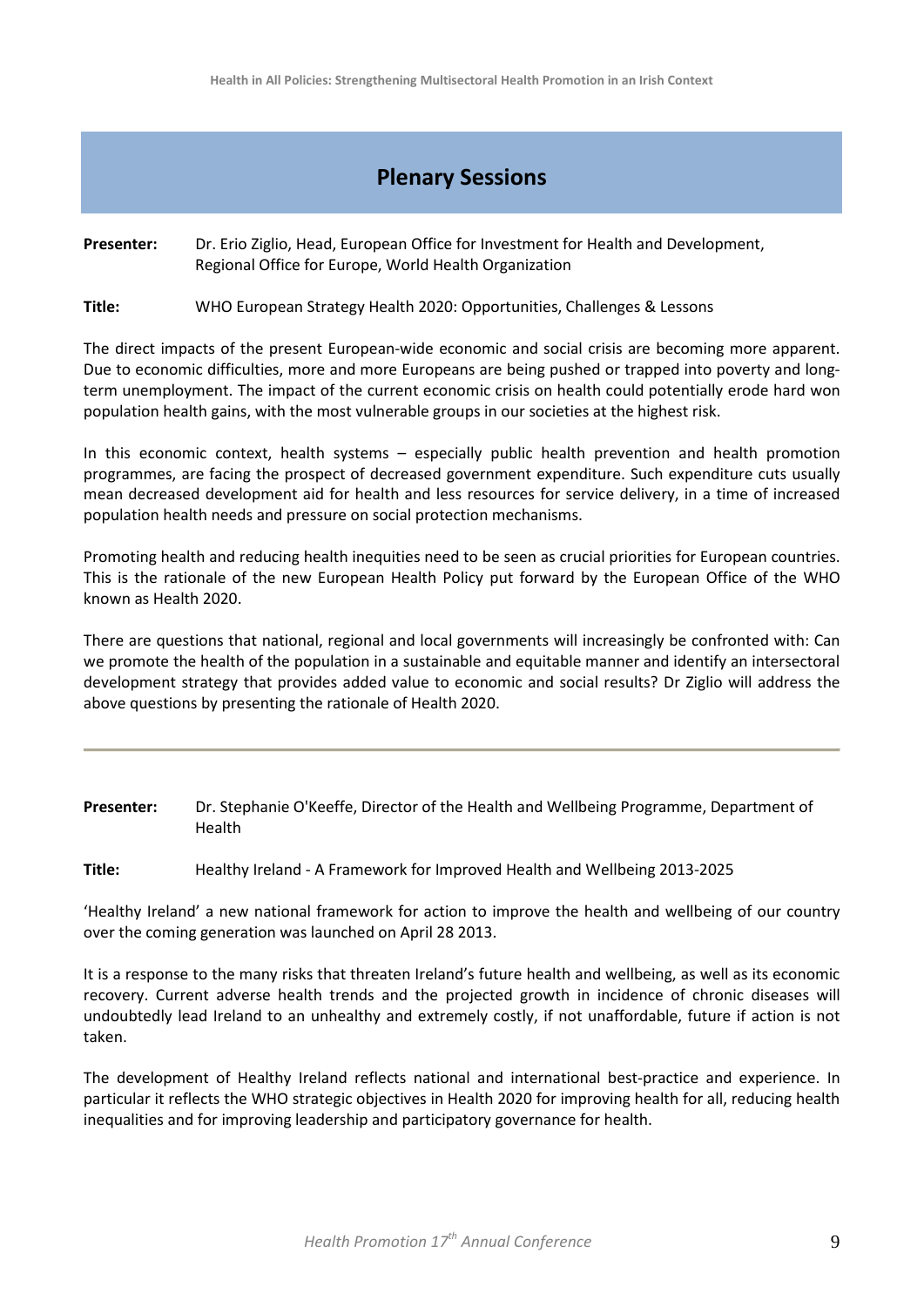A number of key principles and approaches identified in the international literature as characteristics of an effective response have been adopted in this Framework; these include leadership and accountability, a whole-system response, partnerships and reaching beyond government, building community and personal responsibility, a life course approach, early intervention, healthy ageing and measurement and evaluation.

Healthy Ireland will support a whole-of-government approach to address the determinants and predictors of health and wellbeing, many of which fall outside the health sector, e.g. housing, transportation, education, workplaces and environment along with an individual's socio-economic status. It sets out four central Goals and outlines actions under six Thematic Areas, in which all people and all parts of society can participate to achieve these goals through 64 Actions.

**Presenter:** Professor Margaret Whitehead, WH Duncan Professor of Public Health, University of Liverpool

### **Title:** Paddling Upstream? Obstacles and opportunities for tackling inequalities in health

Following the presentations on the WHO European and 'Healthy Ireland' strategies, Margaret Whitehead's talk will focus on the experiences of trying to implement health promotion strategies to tackle health inequalities against a backdrop of boom and bust. It will discuss the political realities surrounding three main aspects: the consensus on causes of observed health inequalities and the action needed; the obstacles getting in the way of action; and what opportunities there are to overcome such obstacles and move forward on the inequalities agenda. It will finish by asking: what role for the health sector in general and health promotion in particular?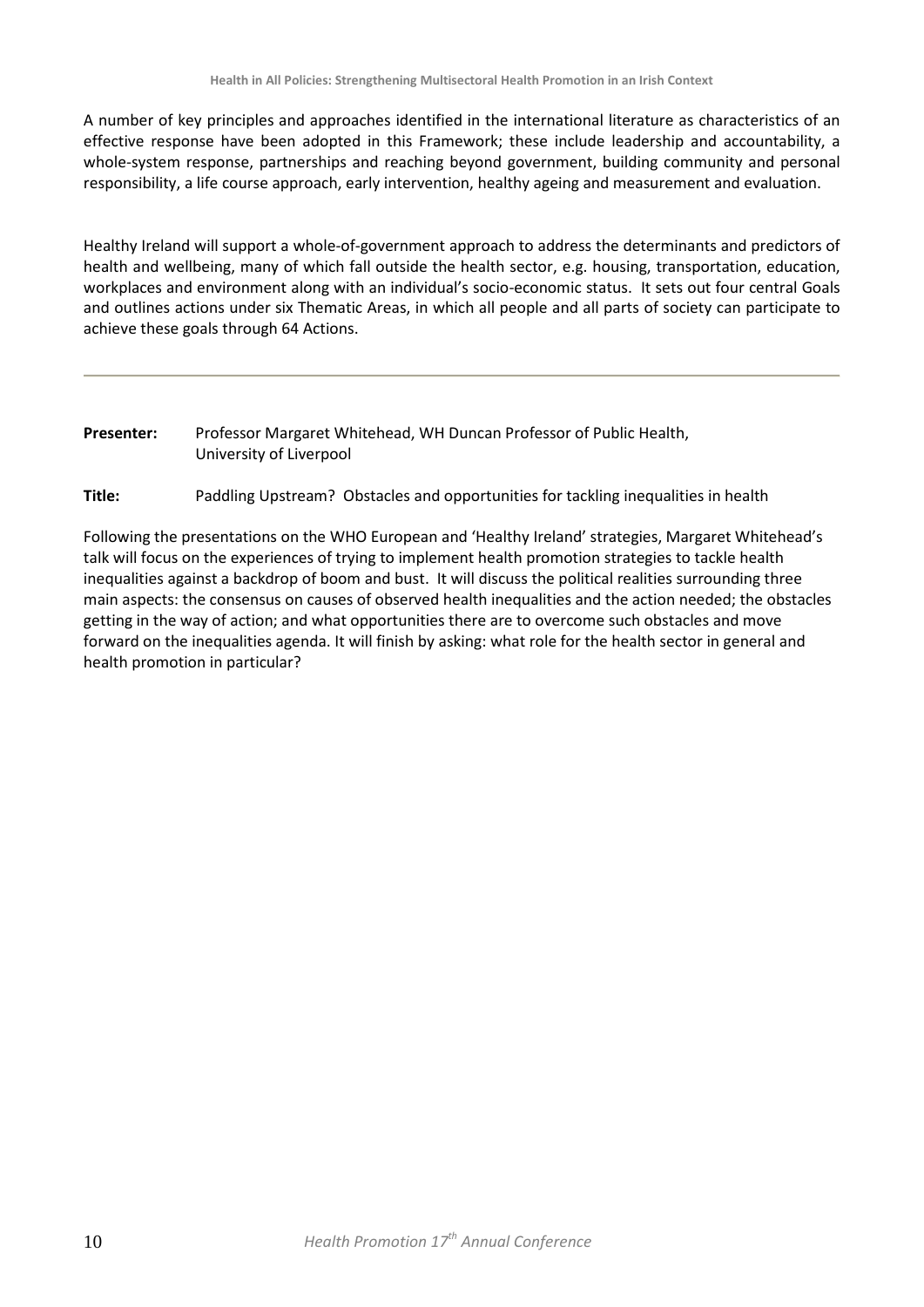### **Workshops**

| <b>Workshop 1</b> | Healthy Ireland - Getting the partnerships right                              |
|-------------------|-------------------------------------------------------------------------------|
| Facilitator:      | Dr. Jacky Jones                                                               |
| Rapporteur:       | Ms. Colette Dempsey, Health Promotion Research Centre, NUI Galway.            |
| Venue:            | MY123, Aras Moyola                                                            |
| <b>Workshop 2</b> | Real Life Challenges: Experiences of partnership - Healthy Cities             |
| Facilitator:      | Ms. Fiona Donovan, Health Service Executive                                   |
| Rapporteur:       | Ms. Mary Callaghan, Health Promotion Research Centre, NUI Galway.             |
| Venue:            | MY124, Aras Moyola                                                            |
| <b>Workshop 3</b> |                                                                               |
|                   | Influencing Policy making: is it an art, perhaps a science or plain politics? |
| Facilitator:      | Mr. David Pattison, NHS Scotland                                              |
| Rapporteur:       | Dr. Audrey Thomas, Health Promotion Research Centre, NUI Galway.              |
| Venue:            | MY125, Aras Moyola                                                            |
| <b>Workshop 4</b> | Health in All Policies - The Smarter Travel Policy                            |
| Facilitator:      | Ms. Laura Behan, Department of Transport                                      |
| Rapporteur:       | Ms. Leigh Ann Sweeney, Health Promotion Research Centre, NUI Galway.          |
| Venue:            | MY126, Aras Moyola                                                            |

*\* Please note, you need to sign up for one of these workshops at the registration desk beforehand.*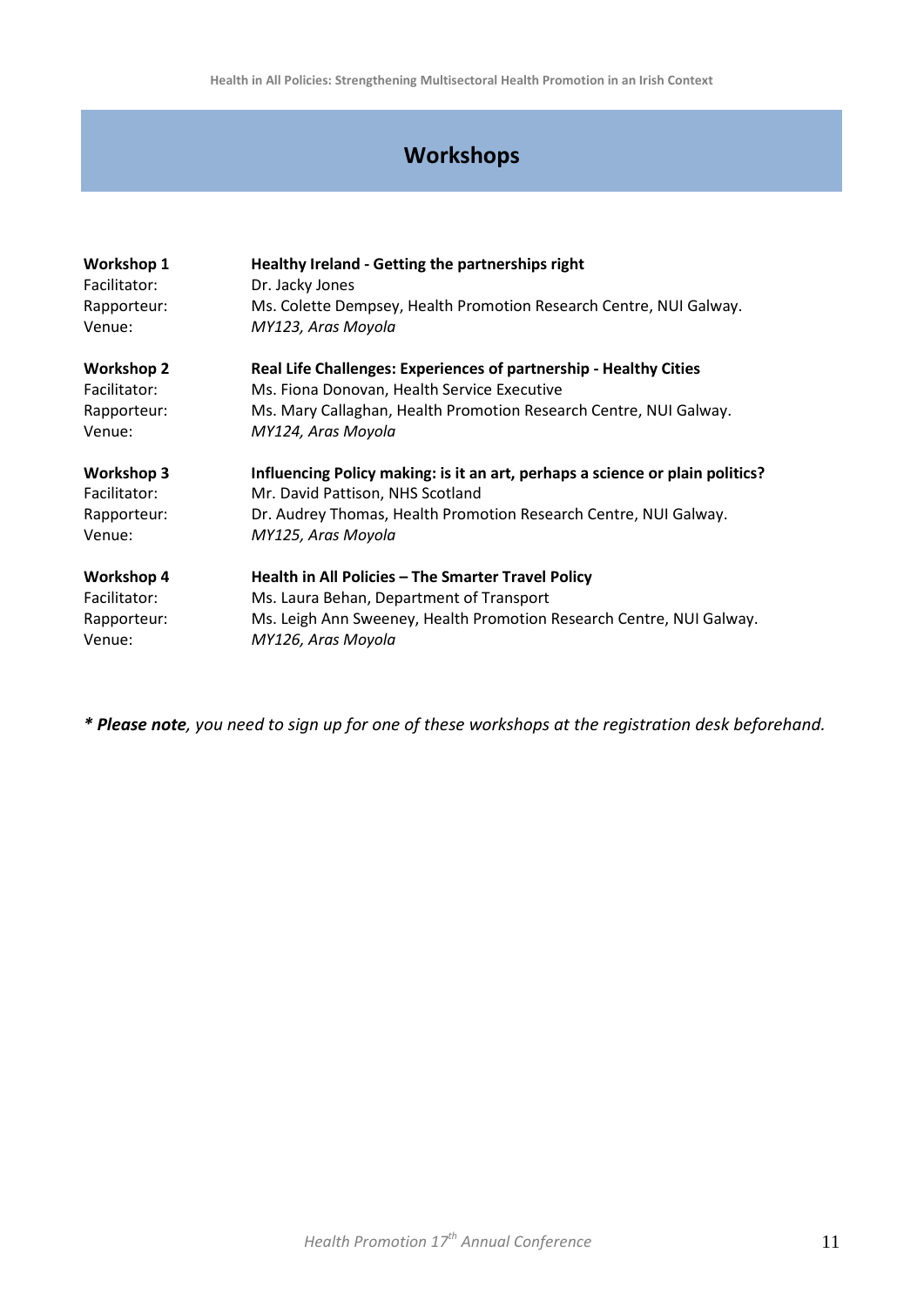### **Oral Communications**

| $\mathbf{A}$ | Chair: Dr. Martin Power, Health Promotion Research Centre, NUI Galway.                    |
|--------------|-------------------------------------------------------------------------------------------|
| 12.00        | Mr. Lorcan Brennan:                                                                       |
|              | 7 Questions towards Best Practice for Supporting & Engaging Men                           |
| 12.25        | Mr. Jakub Gajewski                                                                        |
|              | Living with type 1 diabetes. Can one be health despite the illness?                       |
| 12.55        | Ms. Mary Cronin                                                                           |
|              | From Grassroots to Government – a case study of the Social Justice and Policy work of the |
|              | Society of St Vincent de Paul (SVP)                                                       |
|              |                                                                                           |

| B     | Chair: Ms. Verna McKenna, Health Promotion Research Centre, NUI Galway.                          |
|-------|--------------------------------------------------------------------------------------------------|
| 12.00 | Ms. Mary Callaghan:                                                                              |
|       | The challenges of using of a school level questionnaire to examine policies at post-primary      |
|       | school level in Ireland                                                                          |
| 12.15 | Dr. Colette Kelly:                                                                               |
|       | Healthy eating policies and school food; associations with dietary habits                        |
| 12.30 | Ms. Honor Young:                                                                                 |
|       | Evidence based sexual health policies: the role of the Health Behaviour in School-aged Children  |
|       | study (HBSC)                                                                                     |
| 12.45 | Ms. Alanna O'Beirne                                                                              |
|       | Battery reared or free-ranged childhoods – Looking at children's independent mobility in Ireland |

|       | Chair: Dr. Lisa Pursell, Health Promotion Research Centre, NUI Galway.                       |
|-------|----------------------------------------------------------------------------------------------|
| 12.00 | Ms. Patsy McSharry:                                                                          |
|       | An evaluation of the impact of the inclusion of a Health and Well Being Module" in the       |
|       | undergraduate curriculum on selected health                                                  |
| 12.25 | Ms. Lorraine Burke:                                                                          |
|       | Towards a national sexual health policy: Students and non-students sexual risk behaviours    |
| 12.55 | Ms. Aoife Prendergast:                                                                       |
|       | Third level education and health: Not my responsibility? Reflections on future directions in |
|       | <i><u><b>Ireland</b></u></i>                                                                 |

| D     | Chair: Dr. Jane Sixsmith, Health Promotion Research Centre, NUI Galway.                       |
|-------|-----------------------------------------------------------------------------------------------|
| 12.00 | Ms. Maura Burke                                                                               |
|       | The Experience of Primary Care Health Professionals in Ireland: Interdisciplinary Teamwork in |
|       | Practice                                                                                      |
| 12.25 | Ms. Leigh-Ann Sweeney                                                                         |
|       | Women involved in prostitution and their psychosocial experiences of the Irish healthcare     |
|       | service; an exploratory study                                                                 |
| 12.55 | Ms. Eimear Foley                                                                              |
|       | Information sources about exercise during pregnancy                                           |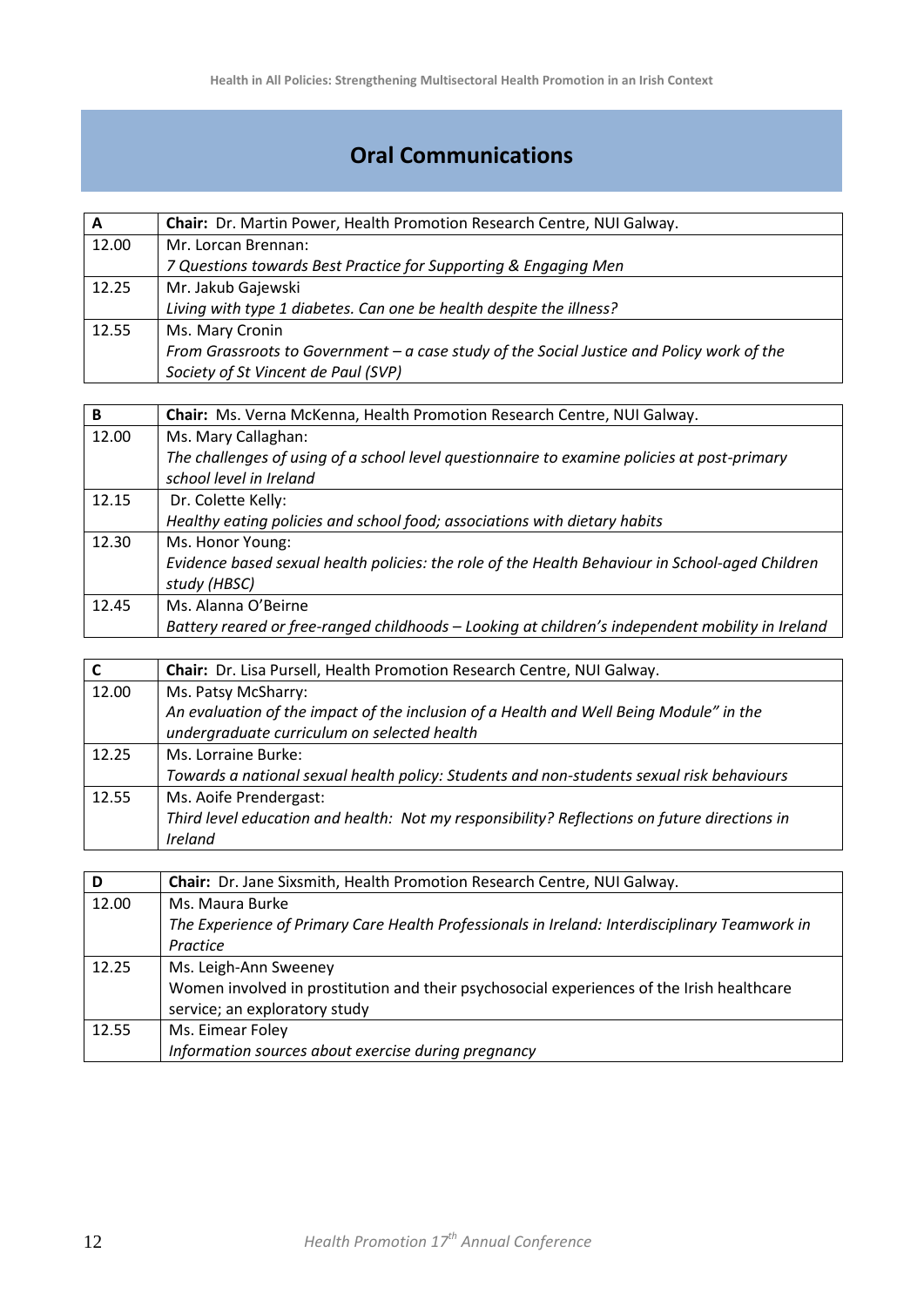### **Oral Communications**

| <b>Presentation Title:</b> | 7 Questions towards Best Practice for Supporting & Engaging Men           |
|----------------------------|---------------------------------------------------------------------------|
| Author(s) and Affiliation: | Mr. Lorcan Brennan and Mr. Martin Doheny,<br>Men's Health Coordinator MDN |

#### Rationale:

The economic situation in the world now is very challenging, Europe and Ireland are both deeply affected by these circumstances. There is a need for Service Providers and men to source opportunities and methodologies that will support men in these challenging times.

#### What Can We Do?

One method is to use the 7 questions worth reflecting on for a better life, developed by the Men's Development Network (MDN) towards starting a new conversation for men.

Recent writing about male gender conditioning and its effect on men indicates a real need for men to start reflecting on what we need to do to make things better for ourselves and each other. Some of the process of becoming a man can be unhelpful to us and others. Messages we pick up as boys may turn out to be damaging to us in adult life.

Demonstration: How Training Questions Work.

In this presentation the MDN wish demonstrate how these 7 Questions can and have been used as a training tool in a range of settings, towards supporting best practice for engaging men while also developing an needs audit and a more male focused service plan.

We will also demonstrate how the 7 Questions can be used for developmental facilitation of men's groups, for self-reflection, for discussion with a friend or to others in an everyday conversation.

In the experience of the MDN, by regularly talking through our concerns and issues supported by reflective questions, a man can create a better life for himself, his family and those in his community.

It is MDN's hope that these questions will create a New Conversation for Men. The 7 Questions worth considering are...

- 1. How are things?
- 2. What's going well?
- 3. What's not going well?
- 4. Is there anything you need to do?
- 5. Is there any supports you need?
- 6. What's one step you might take?
- 7. What difference might it make?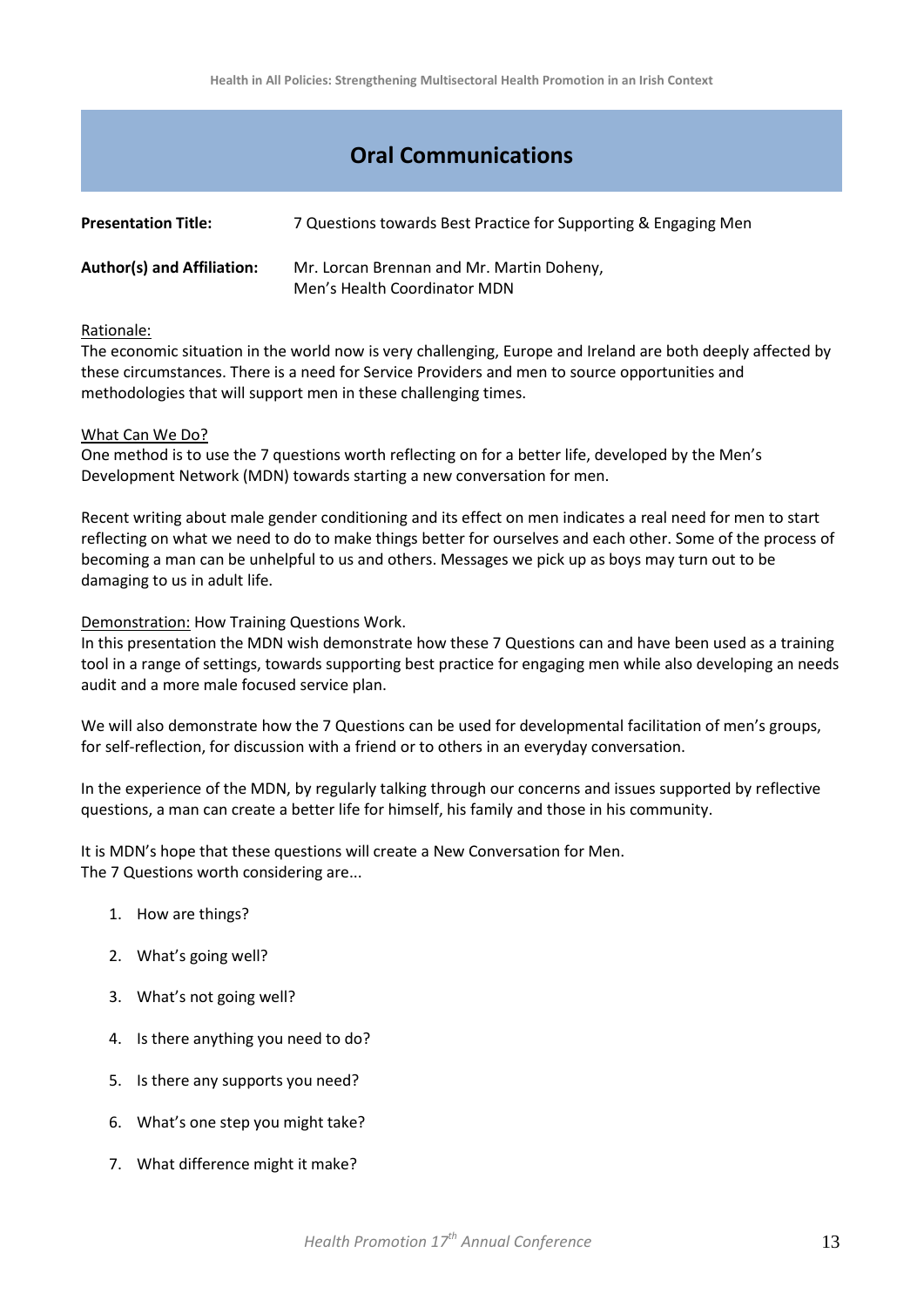| <b>Presentation Title:</b>        | Living with type 1 diabetes. Can one be health despite the illness?                            |
|-----------------------------------|------------------------------------------------------------------------------------------------|
| <b>Author(s) and Affiliation:</b> | Jakub Gajewski, Health Promotion Research Centre, NUI Galway & University<br>of Wroclaw Poland |

People with Type 1 diabetes face a range of challenges in terms of the treatment of their illness. Recently, a consensus has been reached among health care providers that the current solutions offered to people with T1D do not meet their everyday needs. From the point of view of the patient, there is a considerable number of issues regarding the illness that remain unresolved, despite the medical advances which allow them to maintain levels of blood glucose similar to normal. This presentation will show part of the findings from my own qualitative research. Biographical and narrative approaches were used to interview 22 people that have been diagnosed with T1D later than the age of 15 and living with the illness for more than a year. The results consider the relationship between the health care procedures (or lack of) utilized by medical staff and the attitudes of the patients towards the illness. The findings also discuss the factors that influence the perception that people with T1D have of themselves and its effect on their treatment results. The cases of people living with T1D who consider themselves as not being ill, despite the burdens associated with the illness, will also be addressed.

| <b>Presentation Title:</b> | From Grassroots to Government - a case study of the Social Justice and Policy<br>work of the Society of St Vincent de Paul (SVP) |
|----------------------------|----------------------------------------------------------------------------------------------------------------------------------|
| Author(s) and Affiliation: | Ms. Audry Deane and Mr. Brendan Hennessy,                                                                                        |
|                            | National Policy Officer, Social Justice and Policy Team, SVP                                                                     |
|                            | Mary Cronin, College Lecturer, Dept of Epidemiology & Public Health, UCC                                                         |

Background: The SVP is one of few Irish voluntary organisations with extensive reach into communities and also through to national Government. As an anti-poverty charity, its Social Justice and Policy Team (SJ&PT) is dedicated to policy level advocacy; it engaged directly in National Social Partnership for many years and continues to contribute to policy development in Government departments which influence the social determinants of health. The SJ&PT works in partnership on policy development with statutory, private and community sector agencies, whilst also contributing to community initiatives.

Case Study: This paper considers the SJ&PT's work from a Health Promotion perspective, outlining its value base and its major areas of work, including health, education, debt relief, food and fuel poverty. It then discusses four initiatives:

- Quarterly consultation with Department of Health and HSE senior officials
- Lobbying for effective reductions in education costs for parents
- Formation of partnership which developed into the all-island Healthy Food for All Initiative
- Advocacy on practical measures to alleviate fuel poverty

It concludes by considering the SJ&PT's experience of participating in these multi-sectoral initiatives and the SVP's organisational characteristics which have secured this position of high level access, in combination with community level credibility.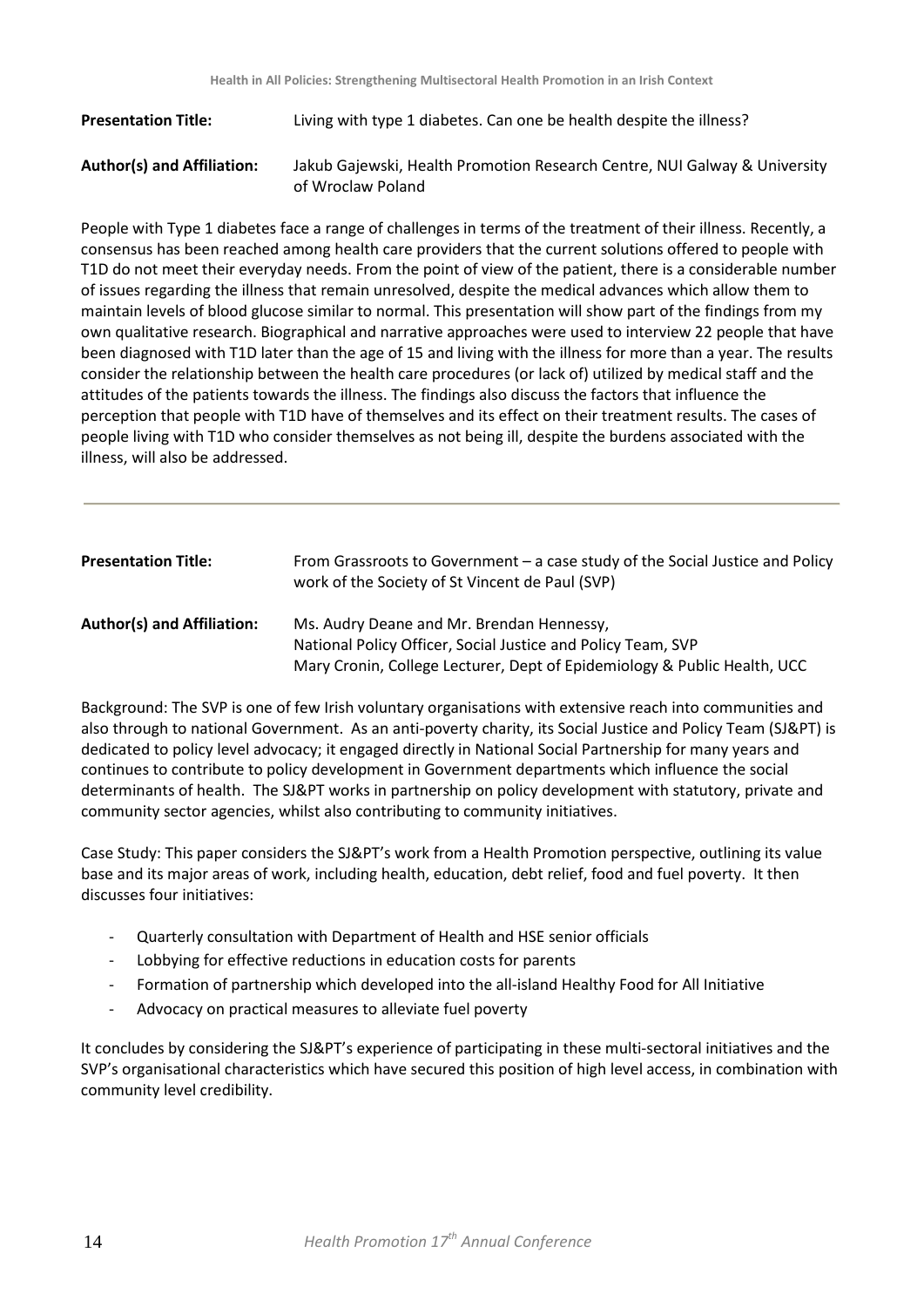| <b>Presentation Title:</b>        | The challenges of using of a school level questionnaire to examine policies at<br>post-primary school level in Ireland.                                |
|-----------------------------------|--------------------------------------------------------------------------------------------------------------------------------------------------------|
| <b>Author(s) and Affiliation:</b> | Ms. Mary Callaghan, Dr. Colette Kelly, Dr. Michal Molcho, Ms. Natasha Clarke<br>Dr. Saoirse Nic Gabhainn, Health Promotion Research Centre, NUI Galway |

To better understand young people's lives, it is important to understand the context in which they live. The aim of this study was to collect school level information from post-primary schools that took part in the Health Behaviour in School aged Children (HBSC) survey in Ireland.

A questionnaire related to nutrition, physical activity and bullying policies was adapted from the HBSC international school level questionnaire, and piloted in four post-primary Irish schools. Post-primary schools that took part in the 2010 HBSC survey (n=119) were invited to participate in the school level questionnaire. Schools were invited to participate via SurveyMonkey or by post. Twenty-seven schools responded to the email invitation while 37 responded to recruitment by phone. In total, 58 schools completed the online survey while 6 schools completed a postal questionnaire, with a response rate of 56%. 67.7% of schools reported that they had a nutrition policy, 60% reported that they promote active travel to and from school and 95.3% reported that they had a policy for responding to bullying.

This presentation will detail some of the challenges associated with collecting policy data at the school level including questionnaire design, using SurveyMonkey as a data collection and preparation tool, school recruitment, data entry, analysis and interpretation. This was the first time that information on policies at the school level was collected by HBSC Ireland and will provide valuable information for HBSC 2014.

| <b>Presentation Title:</b> | Healthy eating policies and school food; associations with dietary habits |
|----------------------------|---------------------------------------------------------------------------|
|----------------------------|---------------------------------------------------------------------------|

**Author(s) and Affiliation:** Dr. Colette Kelly, Ms. Mary Callaghan, Mr. Jakub Gajewski, Dr. Michal Molcho, Dr. Saoirse Nic Gabhainn, Health Promotion Research Centre, NUI Galway

School policies aim to influence the attitude and behavior of school children. In the context of the increase in obesity in Ireland, schools are encouraged to develop polices to promote healthy lifestyles. The internal school food environment is also likely to influence student's dietary habits, and recently the content and use of vending machines in post-primary schools has received attention.

The aim of this study was to explore healthy eating policies in post-primary schools in Ireland, and associations with student's dietary habits. Post-primary schools (n=119) that took part in the 2010 Health Behaviour in School-aged Children (HBSC) survey were subsequently invited to take part in a school level questionnaire which captured information on school policies and the school food environment (n=64). School level data was linked with individual student data on frequency of consumption of fruit, vegetables and soft drinks.

Nutrition policies varied across schools with 14.5% and 53.2% of schools reporting a written and informal healthy eating policy, respectively. This presentation will describe the types of policies, their communication to stakeholders and school food availability. Relationships between policies and dietary habits will also be discussed.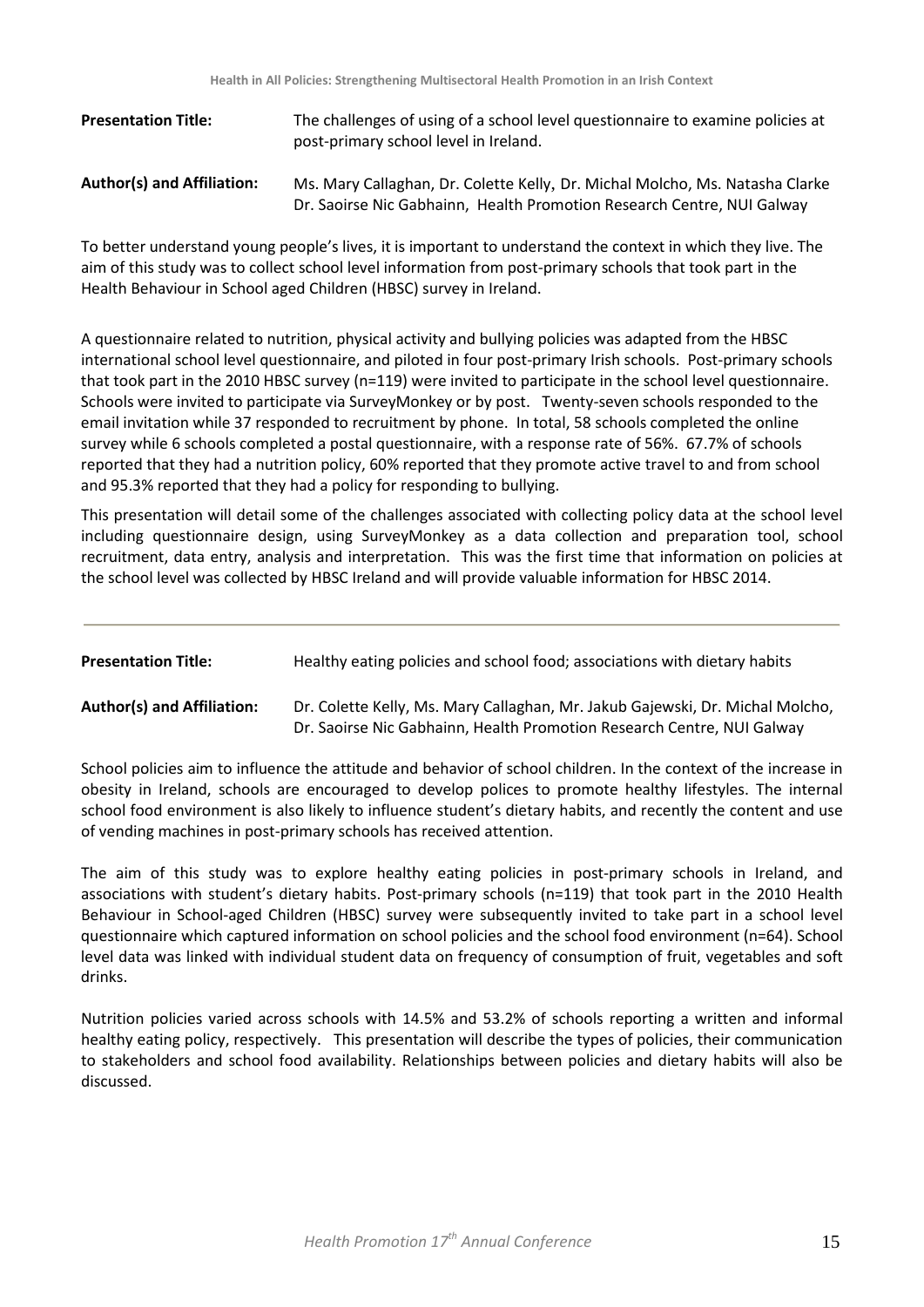| <b>Presentation Title:</b>        | Evidence based sexual health policies: the role of the Health Behaviour in<br>School-aged Children study (HBSC).                                                                    |
|-----------------------------------|-------------------------------------------------------------------------------------------------------------------------------------------------------------------------------------|
| <b>Author(s) and Affiliation:</b> | Ms. Honor Young, Ms. Lorraine Burke, Ms. Mary Callaghan and Dr. Saoirse Nic<br>Gabhainn, Health Promotion Research Centre, NUI Galway<br>Ms. Lydia Courtney, University of Limerick |

The need to tackle adolescent sexual health problems and promote positive sexual health has been widely acknowledged in national health policies. Increasingly, emphasis has been placed on integrating empirical evidence when planning and implementing effective decision-making at both a policy and practice level. The development of a National Sexual Health Strategy for Ireland could therefore benefit from incorporating evidence from research projects such as The Health Behaviour in School-aged Children study (HBSC). HBSC is an international research project which aims to improve understanding of young people's health and wellbeing, including sexual behaviours. A recent pilot involving 233 Irish students aged 15-19 years used mixed methodologies to test the utility and appropriateness of new sexual health items for the 2013/2014 study. Twenty-one questions were developed based on previously validated questionnaires and measured sexual behaviour, romantic experiences and the circumstances surrounding first intercourse. Analysis identified questions which not only have conceptual cohesion within the study, but which were understandable, acceptable and of a high priority to adolescents. The findings have informed a standardised protocol which will enable the collection of detailed data on adolescents' sexual behaviours. These data have the potential to inform the development of sexual health policy at all levels.

| <b>Presentation Title:</b> | Battery reared or free-ranged childhoods – Looking at children's independent |
|----------------------------|------------------------------------------------------------------------------|
|                            | mobility in Ireland                                                          |

### **Author(s) and Affiliation:** Ms. Alanna O'Beirne, Mary Immaculate College, Limerick.

Children's independent mobility refers to the degree to which children are allowed to make trips to school, to visit friends and go to shops and other destinations unaccompanied by adults. The presentation focuses on a study conducted in 2011 with over 2000 children and young people between the ages of 7 and 15 and 1700 of their parents / guardians.

The lead investigators for this study come from different disciplinary backgrounds (Geography / Spatial Planning / Health Promotion) and provides an example of how cross - sectoral approaches can be harnessed to provide evidence which is useful in a number of contexts (and is relevant to the conference themes relating to partnership working and also very specifically to the Smarter Travel policy).

The research in Ireland forms part of a much wider international study that was instigated by the Policy Studies Institute based in the University of Westminister (UK). The presentation at the conference will outline the methodology utilized in the research, reflections on participating in a widescale international project and highlight the key findings.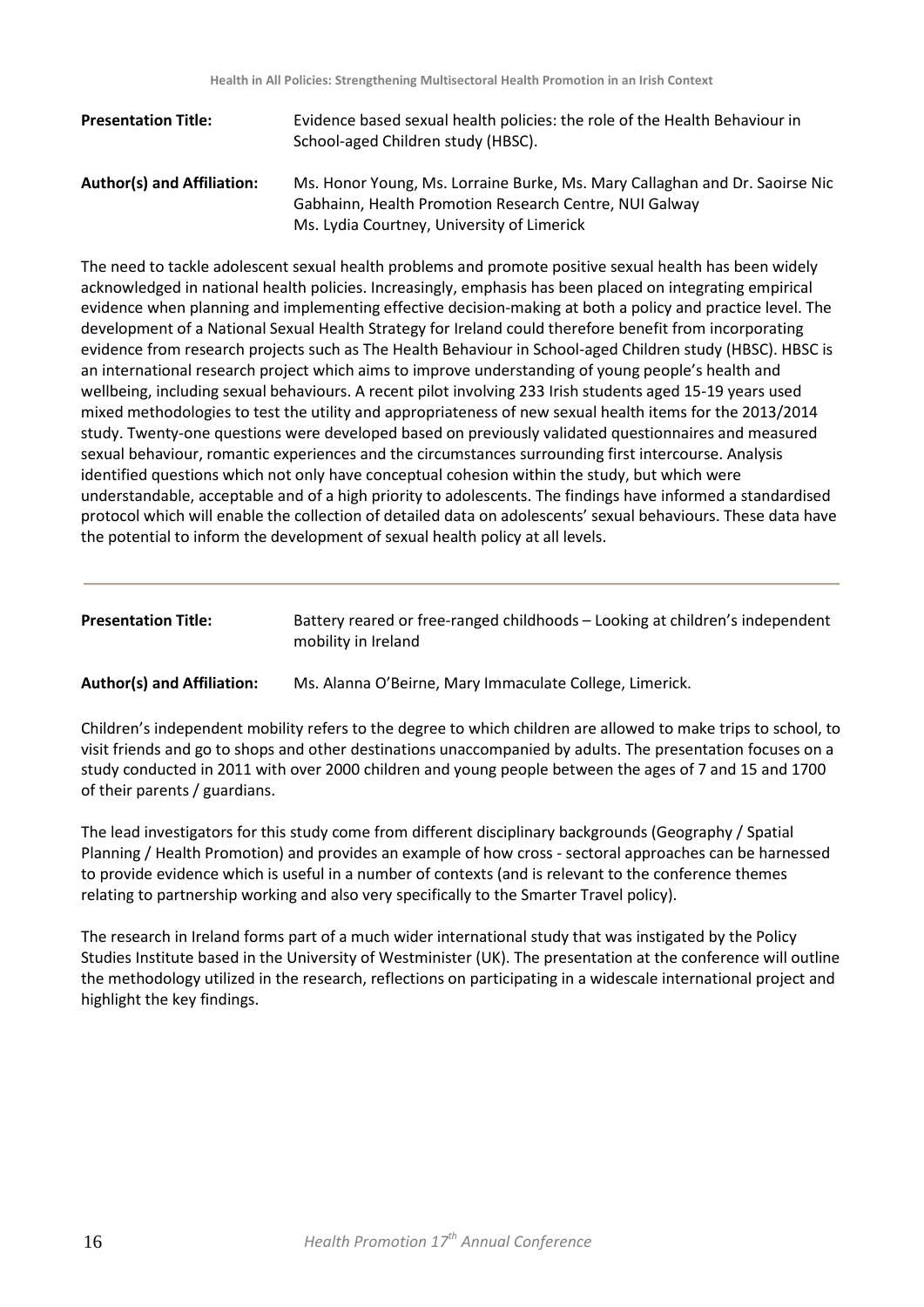| <b>Presentation Title:</b>        | An evaluation of the impact of the inclusion of a "Health and Well Being<br>Module" in the undergraduate curriculum on selected health behaviours of a<br>group of students |
|-----------------------------------|-----------------------------------------------------------------------------------------------------------------------------------------------------------------------------|
| <b>Author(s) and Affiliation:</b> | Patsy Mc Sharry, Lecturer in Nursing and Health Studies, St. Angelas; Final Year<br>PhD student with the Health Promotion Department, NUIG                                  |
|                                   | Dr. Margaret Hodgins, Discipline of Health Promotion, NUI Galway.                                                                                                           |

The aim of this study was to evaluate the impact of a pilot intervention designed to improve physical activity, healthy eating and psychological well-being in a group of third level students in a rural college setting. The nature of the intervention was that of a curriculum based educational individual health behavioural change approach with first year undergraduate students using group motivational interviewing. The intervention was delivered in the form of a new module entitled Health and Well-being incorporated into the undergraduate nursing degree curriculum. The evaluation of this intervention employed a mixed methods approach including a quasi-experimental design to evaluate the impact and outcome of the intervention while a focus group was utilised to evaluate the process of the intervention. The study population consisted of a nonprobability purposeful sample of 110 students divided into an intervention and a comparison group. Data collection tools included a health behaviours questionnaire incorporating a mixture of self-reported measures, objective measures and a focus group interview. Quantitative data was analysed by SPSS and thematic content analysis was utilised for the focus group. Findings indicated a significant increase in physical activity between pre and post intervention within the intervention group, however these increases were not maintained. The healthy eating element of this intervention was largely ineffective. Both groups gained weight between pre and post intervention however a statistically significant weight gain was found in the comparison group only. A statistically significant increase in psychological well-being in the intervention group between pre and post intervention indicated that this intervention improved psychological well-being in this group; on the other hand a large decrease in psychological well-being in the comparison group over the year may indicate that all students could benefit from a similar psychological well-being intervention. Findings from the focus group reinforced the stressful nature of student life and indicated that many students experience psychological distress. It is concluded that the stressful nature of this adjustment period renders first year college students unable to take on board any other form of health lifestyle behavioural change at this point.

| <b>Presentation Title:</b>        | Towards a national sexual health policy: Students and non-students sexual risk<br>behaviours                   |
|-----------------------------------|----------------------------------------------------------------------------------------------------------------|
| <b>Author(s) and Affiliation:</b> | Ms. Lorraine Burke, Dr. Saoirse Nic Gabhainn, Ms. Honor Young, Health<br>Promotion Research Centre, NUI Galway |

Policies influence the conditions in which people live and work. Effective policy development can promote the conditions under which people can be healthy and provides a model for consistent activity across organisations and society as a whole. The importance of sexual health policy has been identified in a number of national health policy documents. Sexual behaviours such as inconsistent condom use, multiple partners and casual sex are known risk factors for negative sexual health outcomes. Previous studies classify sexually active college students as a high risk population in terms of sexual ill-health and are considered more likely to engage in these risky sexual behaviours. However, far less is known about the sexual practices of the nonstudent young adult population. This study investigates and compares the patterns of sexual behaviour of students and non-students. The study is based on data from the Irish Study of Sexual Health and Relationships (ISSHR) and includes a sample of 427 students and 280 non-students aged 19-22 years.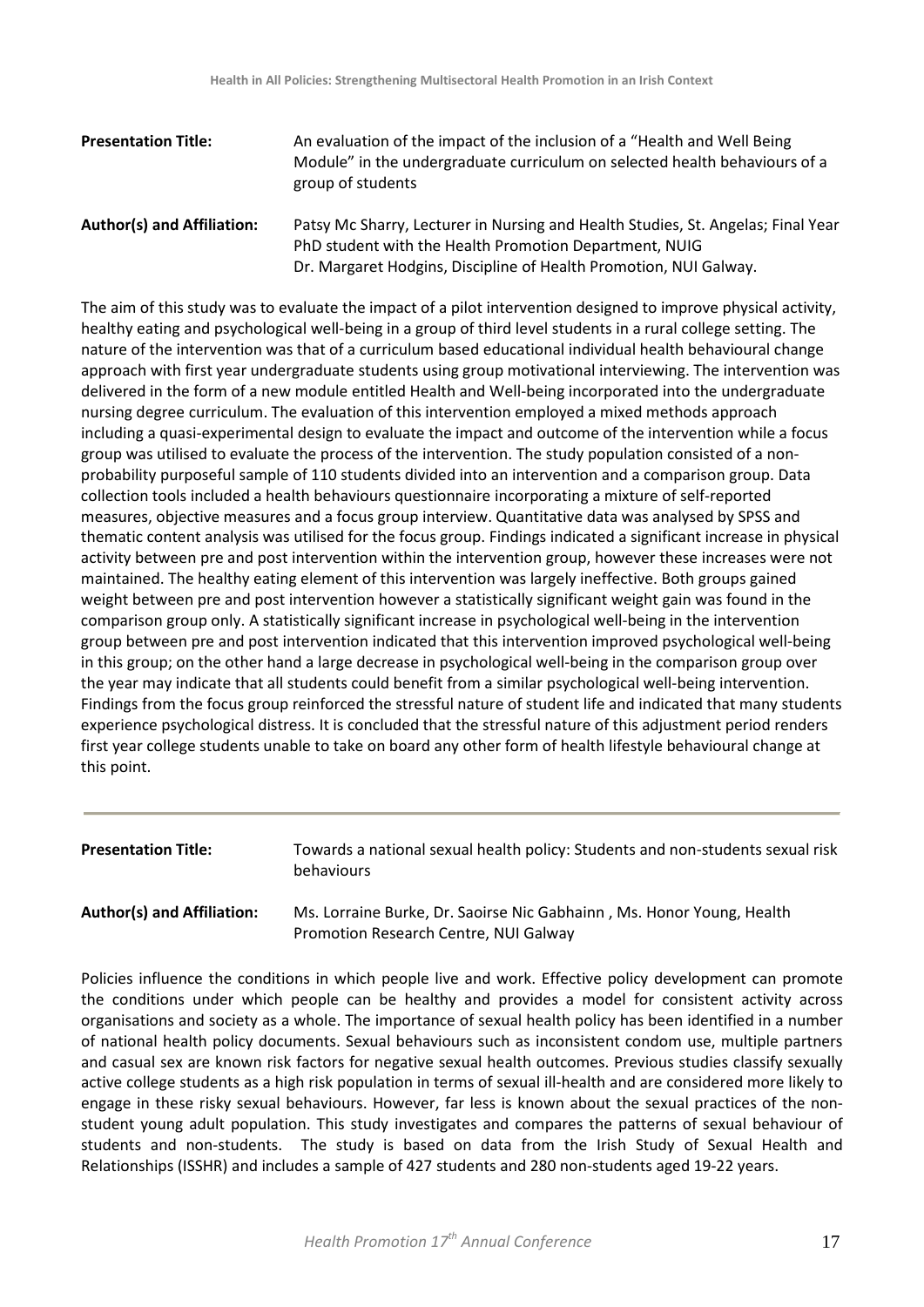A significantly higher prevalence of risk factors such as inconsistent condom/contraceptive use, high levels of sexual activity and multiple partners was found among the non-student population. The study speaks to the value of targeting universal programs and focusing resources where they are most needed based on available evidence. Such evidence should also influence policy development at all levels.

| <b>Presentation Title:</b> | Third level education and health: Not my responsibility? Reflections on future<br>directions in Ireland |
|----------------------------|---------------------------------------------------------------------------------------------------------|
| Author(s) and Affiliation: | Miss Aoife Prendergast, IT Blanchardstown                                                               |

Education is one of the most important predictors of individual levels of health and reported health behaviour (St. Leger, 2001; Kelleher et al., 2003). This presentation will explore the conflicts and relationships that exist within third level education and the provision of a health promoting environment. It will explore reflections from current academic learning and teaching experiences. From a health perspective, it can be argued that good health is a prerequisite for educational achievement and that the third level institution , because of the focus on education, is an ideal setting for people to learn about the influences on personal and social health. Furthermore, from an educational perspective, the role of health education and health promotion contributes to the preparation of people for comprehensive participation in society.

The links between health and education are well documented in the literature (Taras, 2005, Taras & Potts-Datema, 2005). Education is an important social determinant of health. For the population as a whole, greater levels of education help to create wealthier economies. However the benefits of education go far beyond economic ones. Education can impact positively on levels of social engagement, an important factor in generating more cohesive, safer and healthier societies. At an individual level, the knowledge, personal and social skills provided through education can better equip individuals to access and use information and services to maintain and improve their own and their family's health. Improved understanding of the relationship between education and health will help to identify which interventions are most appropriate and effective when planning for the future.

| <b>Presentation Title:</b>        | The Experience of Primary Care Health Professionals in Ireland:<br>Interdisciplinary Teamwork in Practice |
|-----------------------------------|-----------------------------------------------------------------------------------------------------------|
| <b>Author(s) and Affiliation:</b> | Ms. Maura Burke and Dr. Margaret Hodgins, Discipline of Health Promotion<br>NUI Galway                    |

Background: The Irish Primary Care Strategy envisages primary care as the central focus for the future direction in development of the Irish Healthcare system, the setting within which 95% of all health and social care could be met (DoHC, 2001). The strategy outlines that the delivery of primary care services is fragmented with little teamwork and proposes that an integrated, interdisciplinary, team-based approach is essential to meet the objective; a strengthened primary care service.

However primary care teams remain elusive, research suggests that considerable work still remains to be done to achieve cohesive functioning (ICGP, 2011; Comptroller & Auditor General, 2010) Twelve years after the publication of the strategy and the introduction of primary care teams as an approach to service delivery it appears to remain problematic in the practice setting.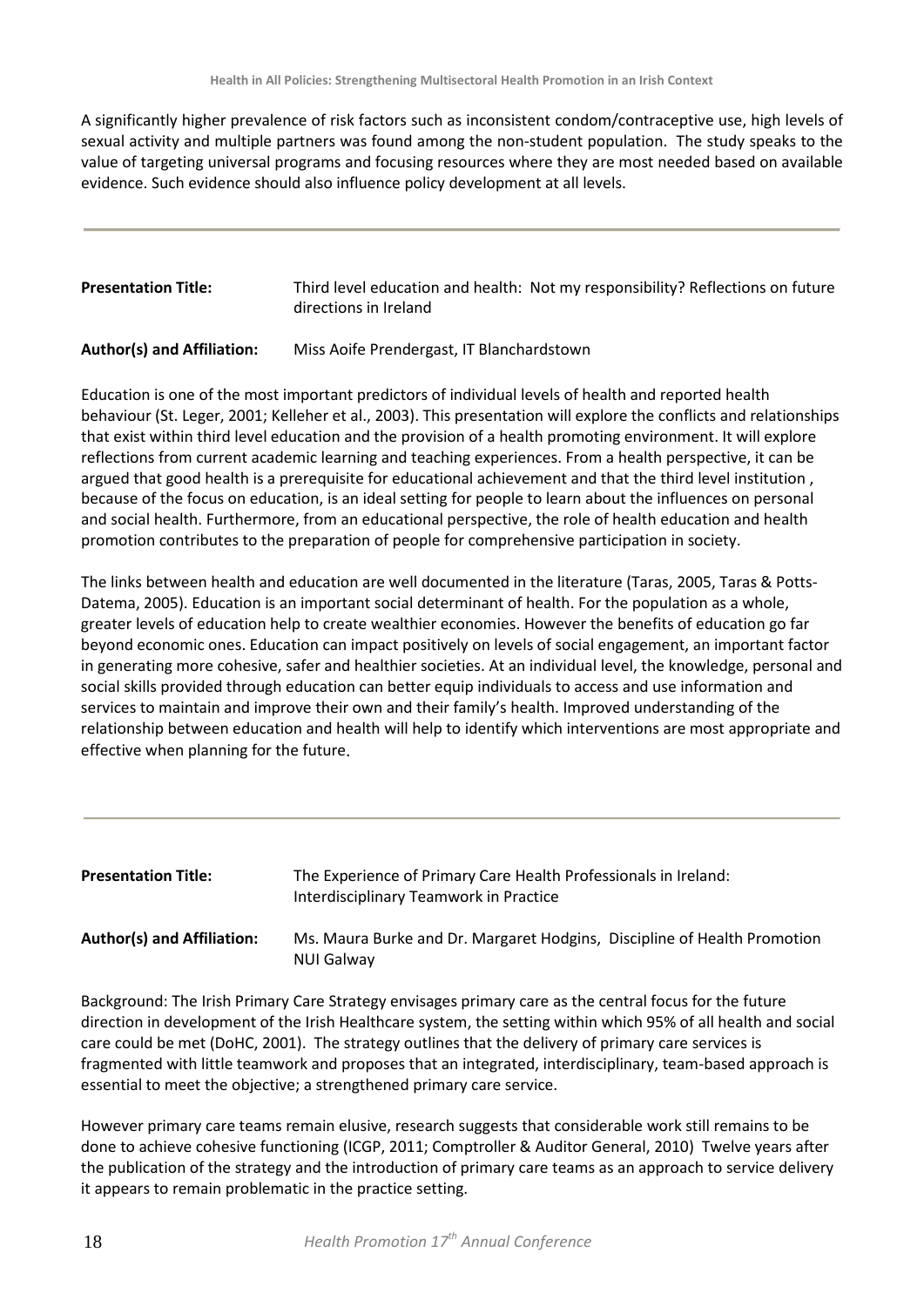Methodology: The study will explore the current level of team function and will be achieved in two phases: round one, recently completed, involved a postal questionnaire measuring interprofessional collaboration. Round two will consist of semi-structured interviews to explore the practitioners' experiences within the primary care setting.

Findings: A survey has been administered (n=961), a response rate of 51.3% (n=493) has been achieved. Preliminary findings suggest differing levels of and support for teamwork exist and the presence of a tension between professional and interdisciplinary logic.

#### References:

Department of the Comptroller and Auditor General (2010) http://audgen.gov.ie/documents/annualreports/2010/2010\_Volume\_2\_EN(1.04).pdf

Department of Health & Children (2001). Primary Care. A New Direction. Quality and Fairness- A Health System for You Health Strategy. Dublin: Publication Office

Irish College of General Practitioner (2011). Primary care teams. A GP perspective. Dublin: ICGP

| <b>Presentation Title:</b>        | Women involved in prostitution and their psychosocial experiences of the Irish<br>healthcare service; an exploratory study |
|-----------------------------------|----------------------------------------------------------------------------------------------------------------------------|
| <b>Author(s) and Affiliation:</b> | Ms. Leigh-Ann Sweeney, Dr. Michal Molcho and Dr. Saoirse Nic Gabhainn,<br>Discipline of Health Promotion, NUI Galway.      |

Ireland has progressed slowly from a catholic corporatist state to a hybrid/neo liberal state: have had a direct impact on women involved in prostitution and those who are attempting to provide services within the health service. This study identified barriers that impede and prevent women in prostitution from availing of health services. A total of 15 women actively involved in prostitution throughout the country partook in in-depth interviews (Biographical narrative Inquiry). The sample consisted of `street`, `escorts`, ` touring escorts`, from Ireland and many other countries. They discussed their lives before entering prostitution, on entering prostitution, within prostitution and their aspirations for the future. It became clear that it is necessary to understand the women's lived experiences, in order to conclude that current (Health) policies do not match realities on the ground. This was analyzed and supported/concluded against the backdrop of prostitution policy experts in Ireland.

Recommendations:

- 1. Review of health policies
- 2. Service development nationally
- 3. Education and training for healthcare providers

Key words: prostitution, health policy, health equity, practice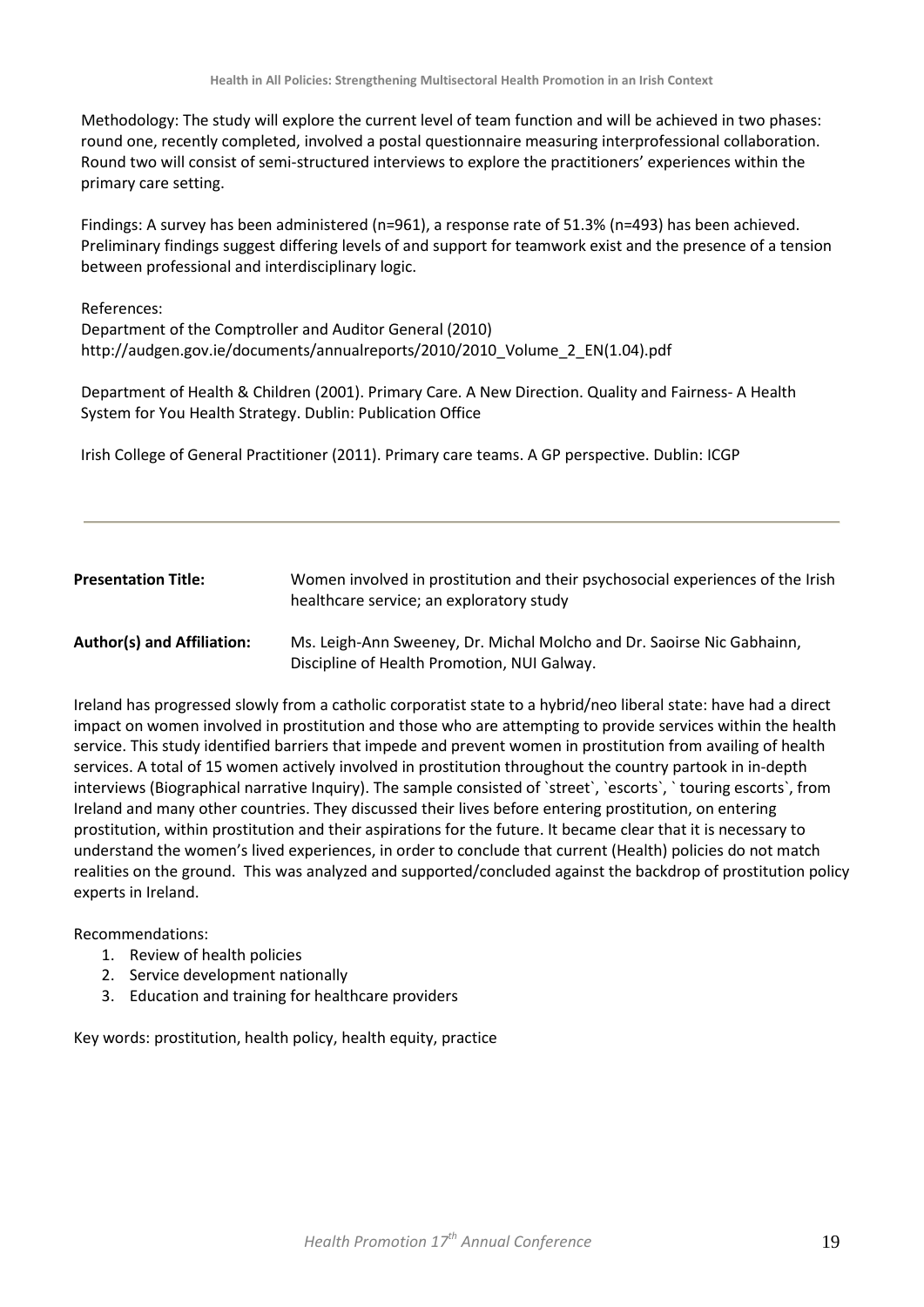| <b>Presentation Title:</b>        | Information sources about exercise during pregnancy'                                              |
|-----------------------------------|---------------------------------------------------------------------------------------------------|
| <b>Author(s) and Affiliation:</b> | Ms. Eimear Foley and Ms. Joanne Lynch, Health & Leisure, Institute of<br><b>Technology Tralee</b> |

Although the benefits of exercise during pregnancy are strongly supported, many women are not sufficiently active with a recent Irish study finding that only 21.5% of the participants met the recommendation1. Health professionals who interact with pregnant women play a key role in providing the support needed in promoting exercise. Research in 2004 found that only 18% of women reported receiving physical activity advice directly from the health professionals involved in their antenatal care2. The aim of this study was to examine the sources and types of physical activity information during pregnancy.

This qualitative study included a focus group (n=6) and 3 interviews with women who had recently given birth. The participants were asked to recall their physical activity behaviors during their pregnancy and also discussed the sources and nature of information regarding physical activity during pregnancy.

Results indicated that information or advice received had been sparse with the physically active women reporting information mainly learned through experience and also from friends. The non-active women reported receiving little specific advice from the health professionals and not understanding the leaflets that were given to them. In conclusion, health education may be failing to correct inaccurate perceptions of the risks associated with physical activity during pregnancy.

1 Walsh et al, 2011 2Clarke and Gross, 2004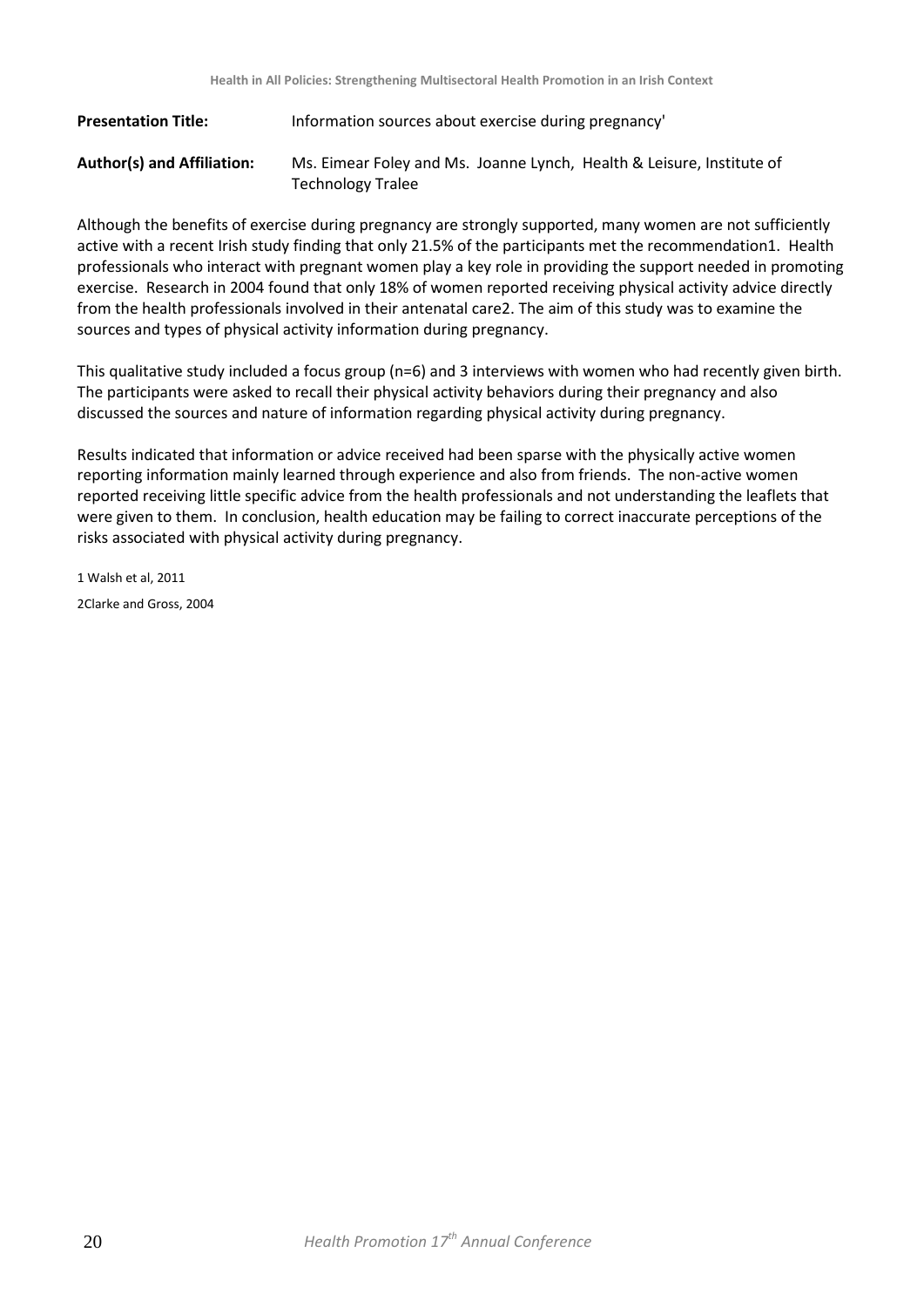### **Poster Communications**

| $\mathbf{1}$   | Food environments of Irish schools: the relationship between school level deprivation and fast food  |
|----------------|------------------------------------------------------------------------------------------------------|
|                | outlets in their neighbourhoods                                                                      |
|                | Ms. Mary Callaghan, Health Promotion Research Centre, NUI Galway                                     |
| $\overline{2}$ | Audit Investigating Multi Family Day Treatment (MFDT) for adolescents with eating disorder           |
|                | Ms. Emma Cunningham, Southern Trust, Northern Ireland                                                |
| 3              | Improving general practitioners' referral details of antidepressant use for patients with history of |
|                | depression referred to primary mental health care (PMHC)                                             |
|                | Ms. Emma Cunningham, Southern Trust, Northern Ireland                                                |
| 4              | <b>Translating Health Communication</b>                                                              |
|                | Ms. Priscilla Doyle, Health Promotion Research Centre, NUI Galway                                    |
| 5              | Alcohol Marketing and Young People - A Pilot Study                                                   |
|                | Ms. Kathy Ann Fox, Health Promotion Research Centre, NUI Galway                                      |
| 6              | PROMISE project, lesson learned, the focus in health education                                       |
|                | Ms. Edina Gabor                                                                                      |
| $\overline{7}$ | Type 1 diabetes treatment in children and adolescents in Poland and Ireland. Do modern technologies  |
|                | make any difference?                                                                                 |
|                | Mr. Jakub Gajewski, Health Promotion Research Centre, NUI Galway                                     |
| 8              | Assessing the impact of research on the development of health policy in the area of children and     |
|                | youth affairs.                                                                                       |
|                | Ms. Helen Grealish, Discipline of Health Promotion, NUI Galway                                       |
| 9              | Young Carers: a neglected population group?                                                          |
|                | Dr. Colette Kelly, Health Promotion Research Centre, NUI Galway                                      |
| 10             | Physical Activity and Health Behaviours in Leaving Certificate Students                              |
|                | Ms. Michelle Kenny, Athlone Institute of Technology                                                  |
| 11             | Trends in body size perception among school children in Ireland                                      |
|                | Ms. Ursula Kenny, Health Promotion Research Centre, NUI Galway                                       |
| 12             | A qualitative investigation of the determinants of physical activity during pregnancy in Ireland     |
|                | Ms. Joanne Lynch, Institute of Technology Tralee                                                     |
| 13             | An investigation of the development of health literacy over time for persons attending a structured  |
|                | cardiovascular disease prevention and health promotion programme.                                    |
|                | Ms. Verna McKenna, Discipline of Health Promotion, NUI Galway                                        |
| 14             | Strengthening the implementation of Relationships and Sexuality Education                            |
|                | Ms. Christina Murphy, Discipline of Health Promotion, NUI Galway                                     |
| 15             | Health Services and Health literacy in the Irish Language                                            |
|                | Mr. Éamonn Ó Bróithe, School of Health Sciences, NUI Galway.                                         |
| 16             | The Importance of a Multisectoral Approach to Injury Prevention                                      |
|                | Ms. Áine O'Brien, Discipline of Health Promotion, NUI Galway                                         |
| 17             | Proposed process and impact evaluation of the Supermarket Nutrition Tour Programme (SNTP) in         |
|                | Galway City                                                                                          |
|                | Ms. Elaine Cunniffe, MA Student, , Discipline of Health Promotion, NUI Galway                        |
| 18             | Evaluation of the Supermarket Nutrition Tour Programme                                               |
|                | Ms. Karen Finnegan, , MA Student, , Discipline of Health Promotion, NUI Galway                       |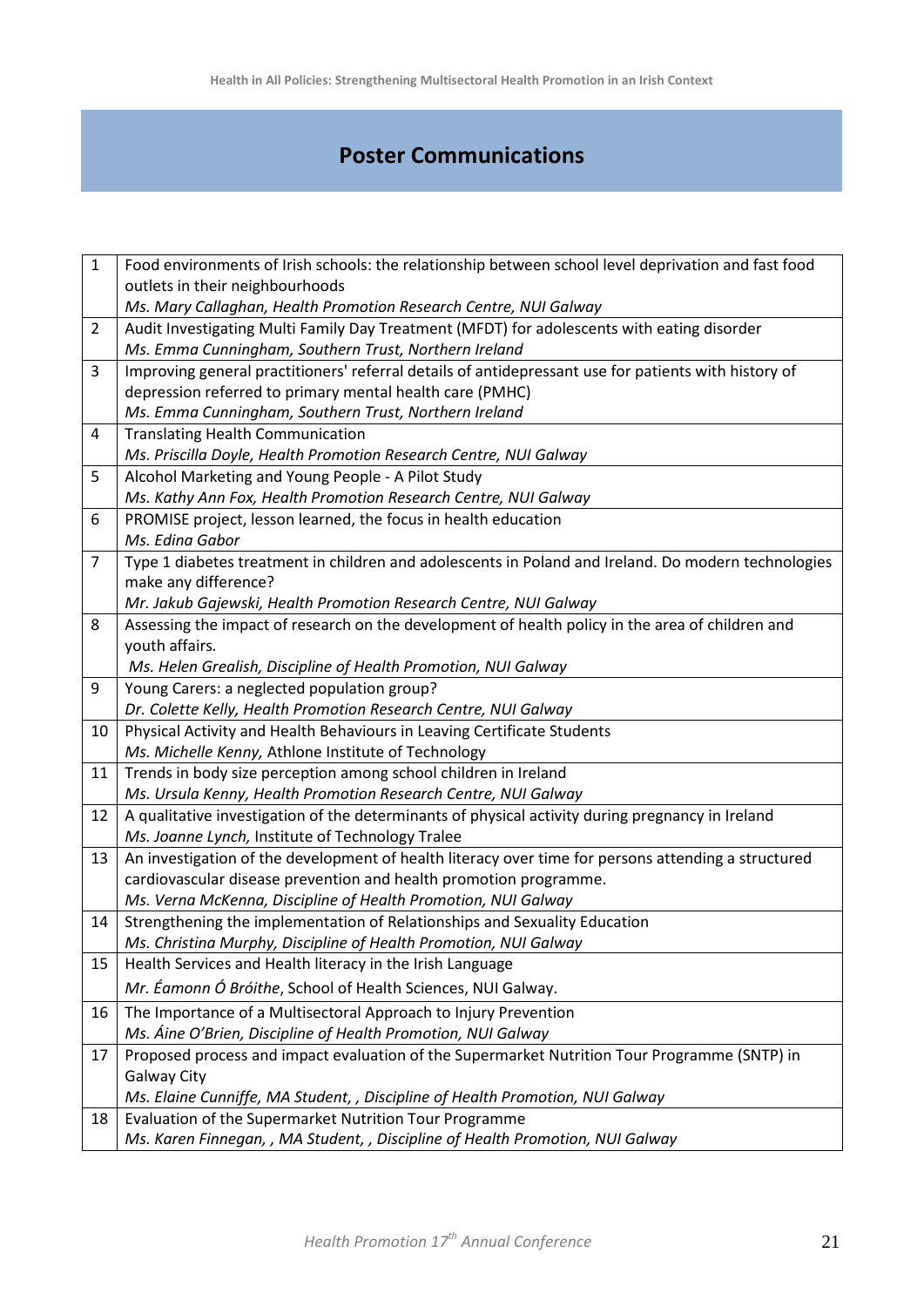### **Poster Communications**

| <b>Presentation Title:</b> | Food environments of Irish schools: the relationship between school level<br>deprivation and fast food outlets in their neighbourhoods  |
|----------------------------|-----------------------------------------------------------------------------------------------------------------------------------------|
| Author(s) and Affiliation: | Ms. Mary Callaghan, Dr. Colette Kelly, Dr. Michal Molcho, and Dr. Saoirse Nic<br>Gabhainn, Health Promotion Research Centre, NUI Galway |

National policies play an important role in shaping the food environment around schools. Following a recent ban in England and Wales of fast food restaurants opening within 400 yards of schools, a similar policy is now under consideration in Ireland. The aim of this study was to explore the food environment around postprimary schools in Ireland, in relation to area level deprivation and school type.

Using Geographic Information System (GIS), post-primary school level data (n=119) collected in the HBSC 2010 survey were geo-coded and spatially enabled in ArcGIS. Well known fast food restaurant chains were mapped. 1km and 2km buffers were created around schools to identify numbers of fast food restaurant chains within walking distance of schools.

Differences in numbers of fast food restaurant chains, by school type (urban/rural, DEIS/non-DEIS) will be presented. The relationship between deprivation and fast food restaurant chains will also be examined along with the correlation between area level deprivation and number of fast food restaurants.

To date, information on the type and density of food businesses around schools in Ireland is not readily available. These data could help inform policy development in relation to planning regulations for fast food restaurant locations in Ireland.

| <b>Presentation Title:</b>        | Audit Investigating Multi Family Day Treatment (MFDT) for adolescents with<br>eating disorder for two cohorts of patient groups, looking at subjective<br>experience of the treatment and concrete measures of recovery. |
|-----------------------------------|--------------------------------------------------------------------------------------------------------------------------------------------------------------------------------------------------------------------------|
| <b>Author(s) and Affiliation:</b> | Dr. Emma Cunningham, CT2, Southern Trust, Northern Ireland<br>Dr Sarah Mc Givern, Consultant Child and Adolescent Psychiatrist                                                                                           |

Introduction: Multi Family Day Treatment (MFDT) is intensive treatment for adolescents with eating disorder<sup>1</sup>. There have been no specific outcome measures designed for use in MFDT.

Aims: An audit of two cycles of MFDT was carried out in the Southern Trust, Northern Ireland, looking at patient's subjective experience of the treatment using a questionnaire, alongside concrete measures of recovery.

Method: The first cycle of MFDT was given a post-treatment questionnaire, asking what they had achieved and did they find it helpful. A subjective rating scale of patient's ability to manage future difficulties with the illness completed. Cycle two was given modified pre and post treatment questionnaires. A retrospective case note review was carried out to establish demographics and measures of recovery.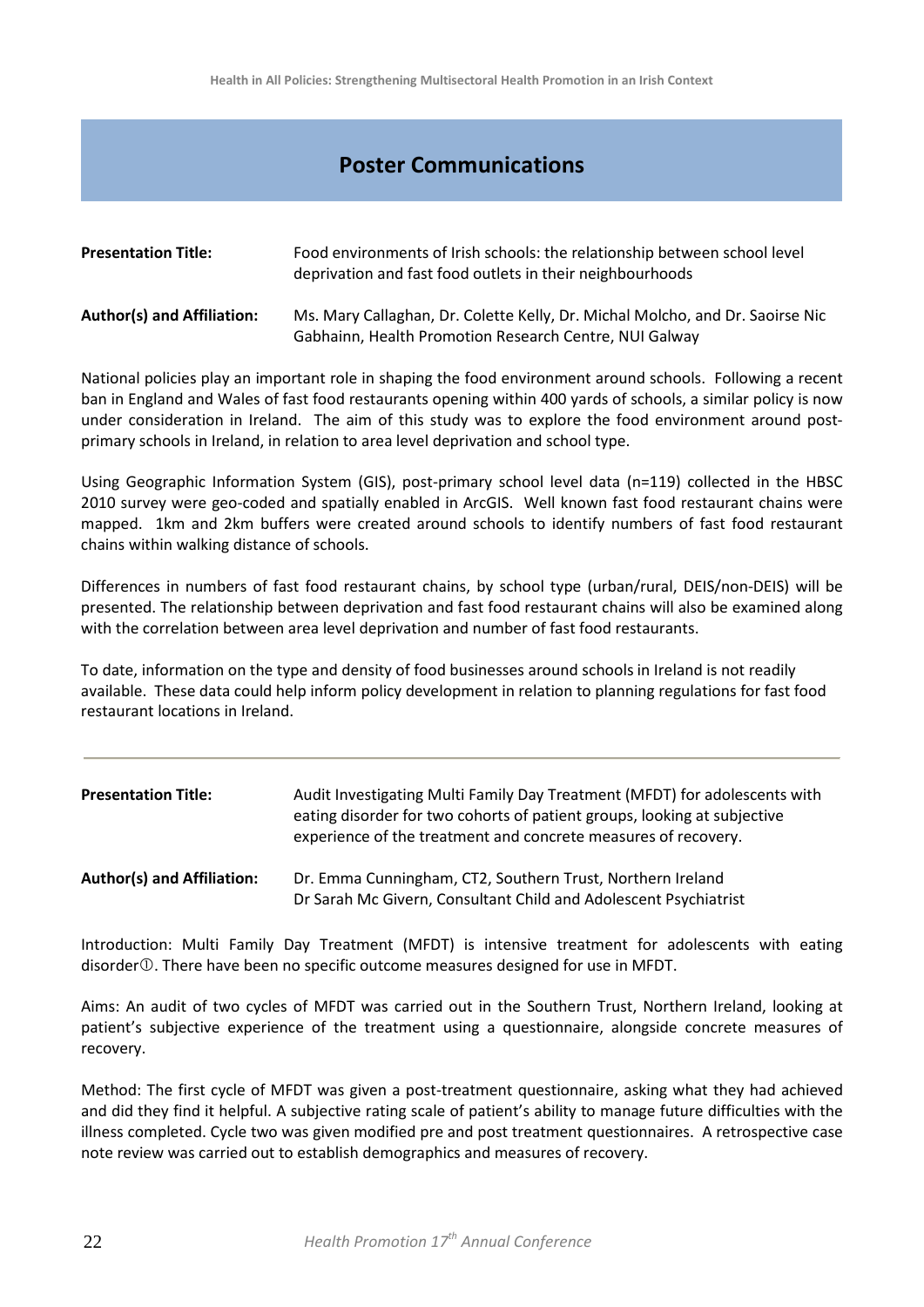Results: All participant's BMI increased from pre MFDT to post MFDT measurement. All participants stated they had found their experience helpful and everyone in Group two felt they had achieved their goals and that they were confident to manage difficulties with the illness.

Conclusion: Subjective and objective measures of improvement identified. Re-audit is planned in the future.

Dare C. Eisler I. A multi-family group day treatment programme for adolescent eating disorder. Eur Eat Disord Rev. 2000;8:4–

| <b>Presentation Title:</b>        | Improving general practitioners' referral details of antidepressant use for<br>patients with history of depression referred to primary mental health care<br>(PMHC) |
|-----------------------------------|---------------------------------------------------------------------------------------------------------------------------------------------------------------------|
| <b>Author(s) and Affiliation:</b> | Dr. Emma Cunningham, CT2, Southern Trust, Northern Ireland<br>Dr Abdulazeez Towobola, CT3 Psychiatry                                                                |
|                                   | Dr Paul Cotter, Consultant Psychiatrist                                                                                                                             |

Background: Most referrals to Primary Mental Health Care are from General Practitioners (GP's) for depression. Referrals to PMHC lacked important details on antidepressant use, which can lead to delay in effective patient care. With adequate information, patients can receive prompt treatment which helps to reduce the direct and indirect costs of depression.

Objective: To assess the quality of GP referral letters to PMHC within the Southern Trust and identify areas that need development. Re-audit after seven months.

Method: Patients with history of depression referred by GPs to PMHC over a period of one month in April 2011 were identified. Documentation of antidepressant details were assessed against criteria. All GP's informed of results and asked for feedback. Re-audit carried out in November 2011 measured referral letters against same criteria.

Results: April audit showed excellent performance for documentation of current antidepressant and dose but there was poor performance for documenting previous antidepressant history. Re-audit shows improvement in documenting previous antidepressant, maximum dose reached and reason for stopping.

Conclusions: Even with intervention, there was limited improvement in performance. Feedback may be ineffective for implementing change. Engaging a systematic approach which includes identifying local barriers to change and providing a supportive environment is necessary.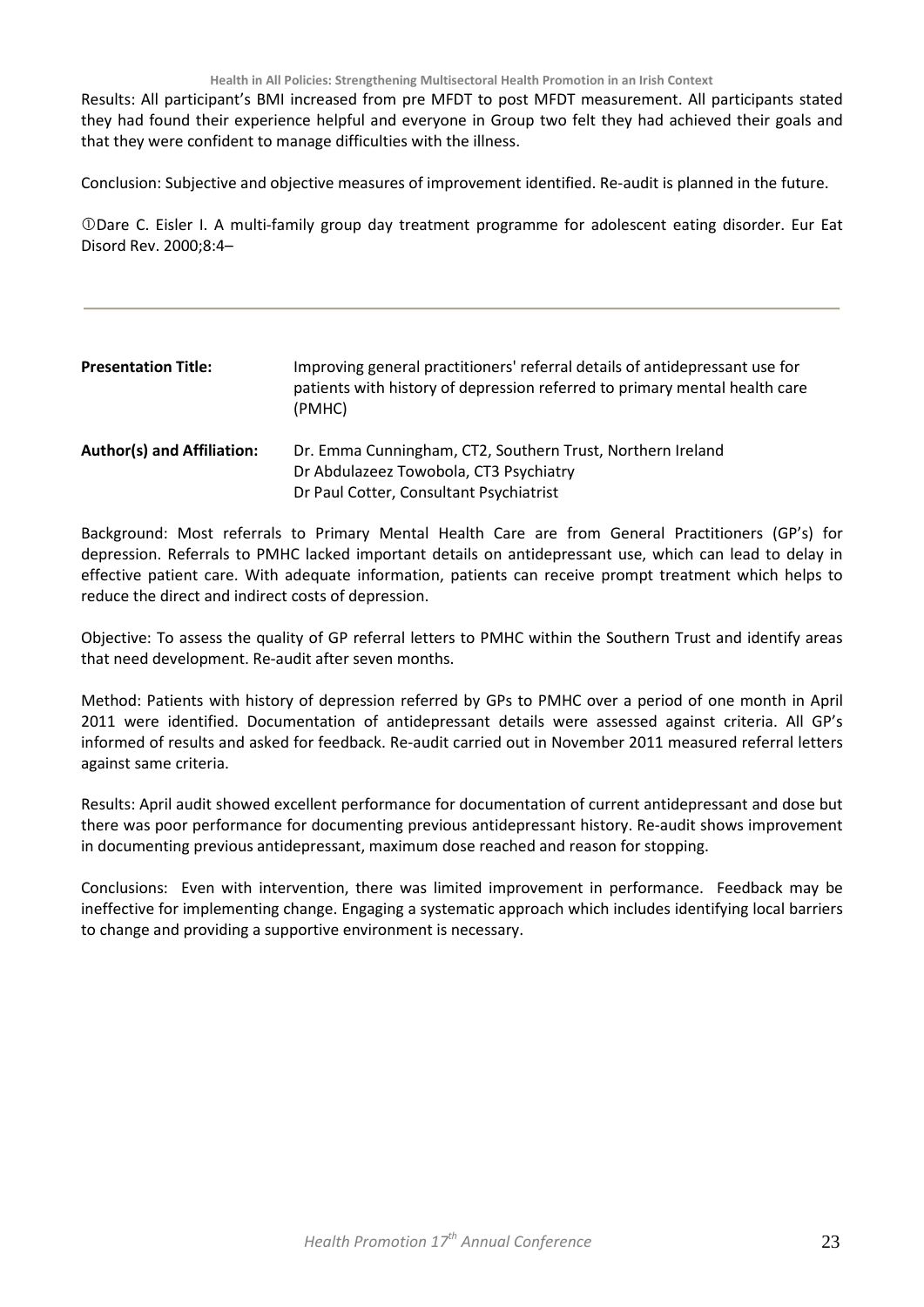| <b>Presentation Title:</b>        | <b>Translating Health Communication</b>                                                                                                                             |
|-----------------------------------|---------------------------------------------------------------------------------------------------------------------------------------------------------------------|
| <b>Author(s) and Affiliation:</b> | Ms. Priscilla Doyle, Dr. Jane Sixsmith, Prof. Margaret Barry, Ms. Maureen<br>D'Eath and Dr. Samir Mahmood, Health Promotion Research Centre, NUI<br>Galway, Ireland |
|                                   | Ms. Laura MacDonald, Institute for Social Marketing & Centre for Tobacco                                                                                            |
|                                   | Control Research, University of Stirling, Scotland                                                                                                                  |
|                                   | Dr. C. Oroviogoichoechea, University of Navarra Clinic, Pamplona, Spain                                                                                             |
|                                   | Ms. G. Cairns, Institute for Social Marketing & Centre for Tobacco Control                                                                                          |
|                                   | Research, University of Stirling, Scotland                                                                                                                          |
|                                   | Dr. F. Guillen-Grima, University of Navarra Clinic, Pamplona, Spain                                                                                                 |
|                                   | Dr. J. Núñez Córdoba, University of Navarra Clinic, Pamplona, Spain.                                                                                                |

Health communication activities are recognised as a necessary element of efforts to improve personal and public health and are increasingly being used to support the prevention and control of communicable diseases. However, in 2009, the extent and nature of the use of these activities in the European context was at a nascent stage. To this end, ECDC commissioned a Consortium of Universities to undertake a three year research project, which aimed to enhance the optimal use and development of health communication for communicable diseases in EU and EEA countries.

The project consisted initially of two main strands of work: primary information gathering and synthesis of evidence. The multiple outputs from these strands were further analysed through a SWOC analysis and the results developed via an online expert consultation process. Finally all key project findings were considered against a public health capacity development framework, thus a process of knowledge generation and translation was instigated.

The'Translating Health Communication Project' aimed to build capacity and support the optimal use and development of health communication activities for communicable diseases in EU and EEA countries. The duration of this project was three years and commenced in December 2009.

A range of research activities were undertaken and consisted initially of two main strands of work: primary information gathering and synthesis of evidence. The multiple outputs from these strands were further analysed through a SWOC analysis and the results developed via an online expert consultation process. Finally all key project findings were considered against a public health capacity development framework, thus a process of knowledge generation and translation was instigated.

P**resentation Title:** Alcohol Marketing and Young People - A Pilot Study

**Author(s) and Affiliation:** Ms. Kathy Ann Fox, Dr. Colette Kelly, and Dr. Michal Molcho, Health Promotion Research Centre, NUI Galway

There is a growing body of evidence suggesting that alcohol marketing influences drinking behaviour and drinking intentions of adolescents. Previous evidence suggests that the earlier adolescents start drinking, the more vulnerable they are to the range of adverse health effects of alcohol consumption. As yet, limited research has been carried out in the Irish context that examines adolescents' exposure to alcohol marketing and its potential relationship with their alcohol drinking behaviours.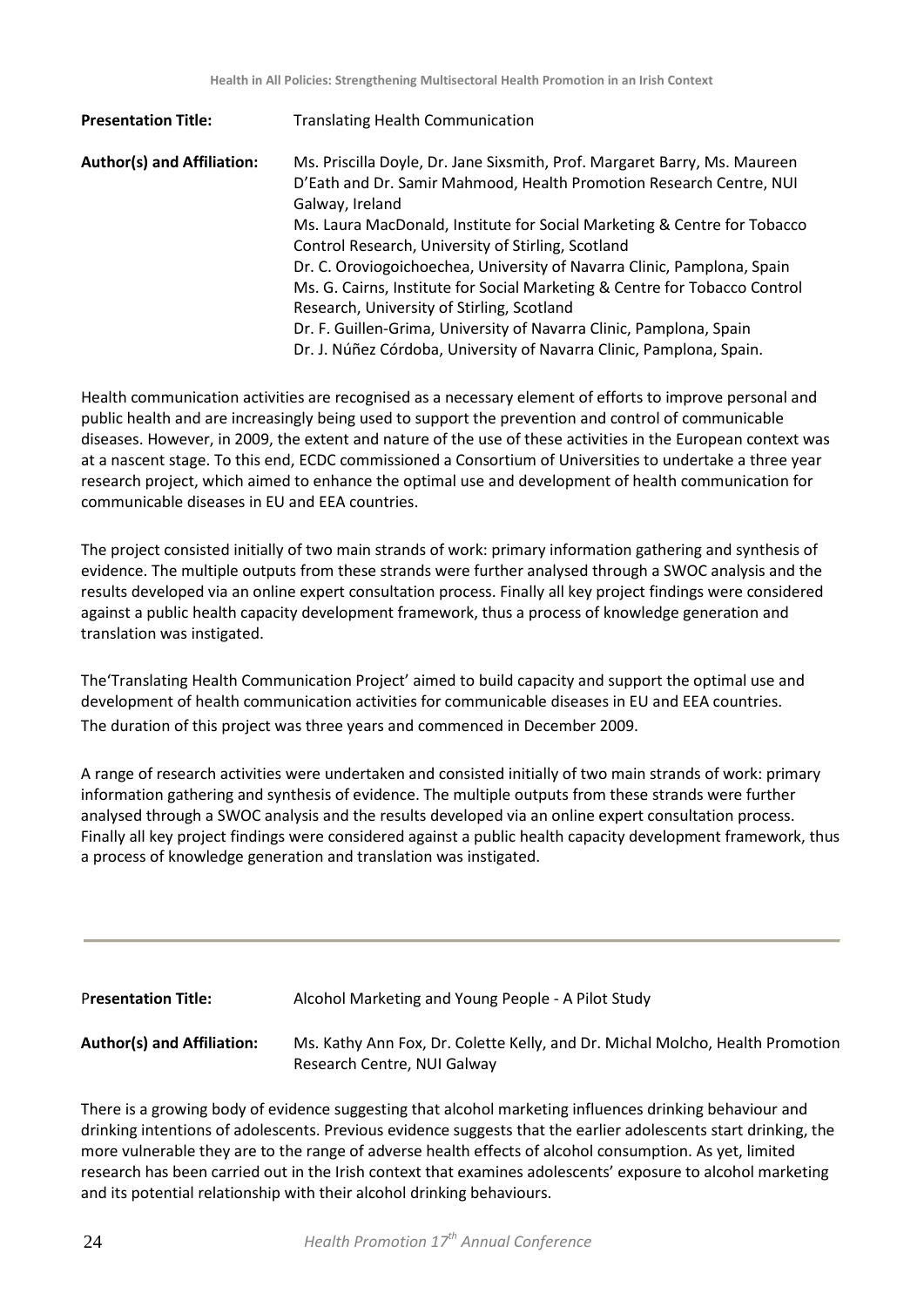This paper presents the pilot phase of a larger study that aims to assess the degree and nature of alcohol marketing exposure among Irish adolescents, and to investigate the relationship between alcohol marketing exposure and alcohol drinking behaviour in adolescents.

Using a cross-sectional study design, data were collected using a class-base self-administered questionnaire. A total of 48 16-18 old adolescents completed a questionnaire that included questions regarding health behaviours, alcohol consumption, family, leisure activities, and exposure to alcohol marketing.

Overall, 73% reported that they intend to drink alcohol in the next month and 92% in the next year. All of them reported they think they will consume alcohol when they are over 18 years of age. Taste and price were indicated as an important influence on their drink choice (90 and 59% respectively). Most adolescents participating in the pilot reported that they themselves obtained alcohol (63%) or that a friend bought it for them (27%). A third of the sample reported that they have a clothing item with an alcohol brand logo on it, and 60% reported that they have seen an advertisement or pop for an alcohol product on their social network page.

While preliminary, these pilot study findings will be relevant to alcohol policy makers and researchers alike. The full study is currently ongoing.

| <b>Presentation Title:</b> | PROMISE project, lesson learned, the focus in health education                                                                                                                             |
|----------------------------|--------------------------------------------------------------------------------------------------------------------------------------------------------------------------------------------|
| Author(s) and Affiliation: | Ms. E. Gábor, Association for Healthier Workplace<br>Richard Plette, Hungarian Labour Office<br>Judit Kerek, Association for Healthier Workplace<br>Ferenc Kudász, Hungarian Labour Office |

The practice and evidence base of health communication aimed at the prevention and control of communicable diseases in the European context is currently unknown. This research project has two main components: information gathering through mapping such activities across EU/EFTA countries and synthesis of knowledge through, for example, rapid reviews of evidence in relation to health literacy and health advocacy. Mapping was undertaken through a questionnaire survey and semi-structured interviews with representatives from 30 EU/EFTA countries. Knowledge synthesis for health literacy and health advocacy comprised a literature search including published evidence reviews over a 10 year period using predefined search strategies. Results of the mapping indicate limitations to evaluation of activities which was supported in the knowledge synthesis. Participants identified the use of health advocacy but this was not supported by the evidence review where only one, North American review of health advocacy interventions was found. In contrast five reviews of health literacy strategies were identified; most interventions focused on the functional level of health literacy working at the traditional health education level. This suggests considerable gaps both in the evidence base and practice of health communication aimed at the control and prevention of communicable disease in the European context.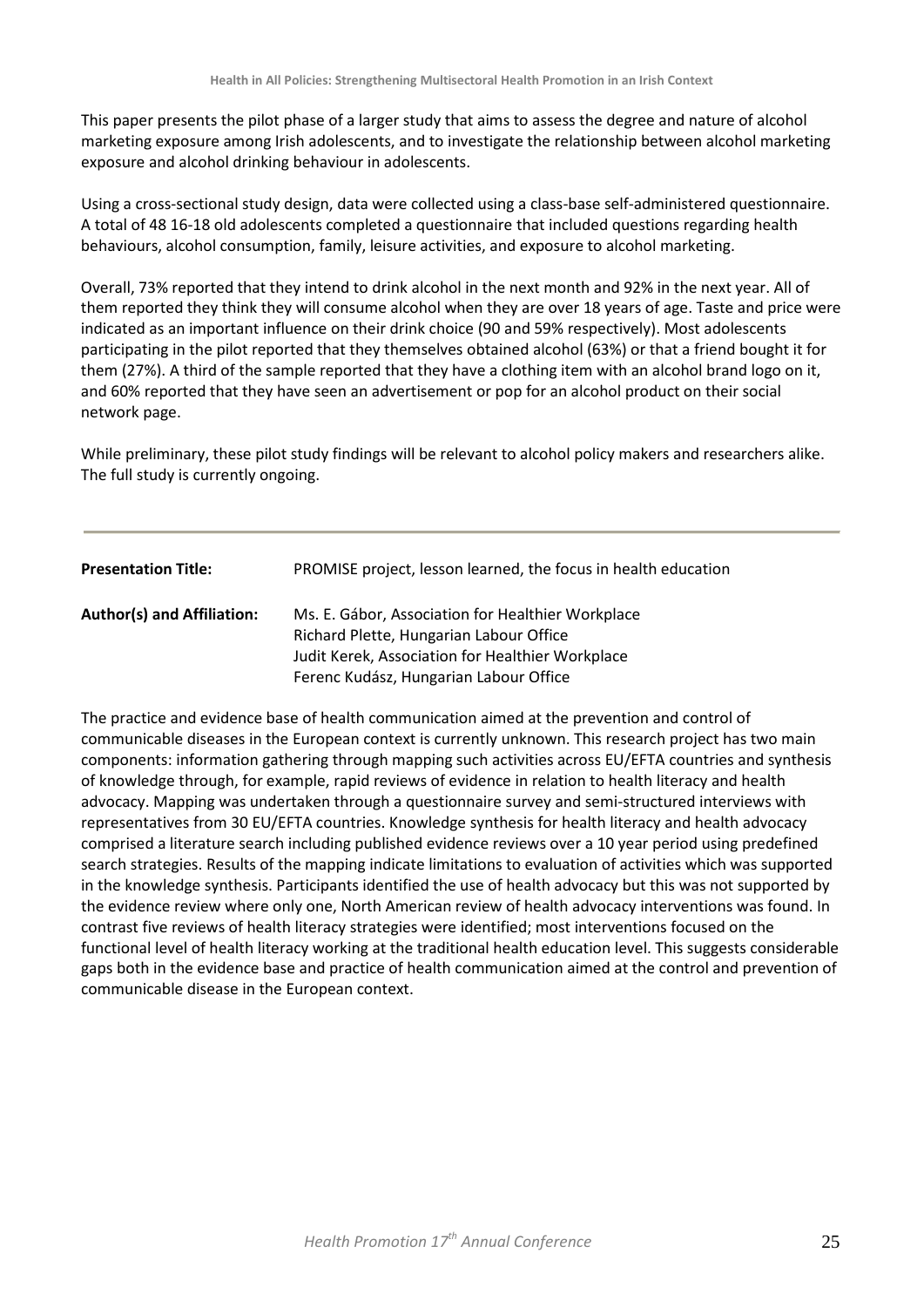| <b>Presentation Title:</b> | Type 1 diabetes treatment in children and adolescents in Poland and Ireland.<br>Do modern technologies make any difference? |
|----------------------------|-----------------------------------------------------------------------------------------------------------------------------|
| Author(s) and Affiliation: | Ms. Katarzyna Gajewska, Outpatient Diabetes Clinic, Institute of Mother and<br>Child, Warsaw, Poland                        |
|                            | Mr. Gajewski Jakub, Health Promotion Research Centre, NUI Galway                                                            |

Type 1 diabetes is one of the most common chronic conditions in childhood and adolescents. According to the International Diabetes Federation, the yearly incidence type 1 diabetes in the 0-14 age-groups is 16.3 per 100,000 in Ireland and 17.3 in Poland. However, there are strong indications that the overall annual increase is estimated to be around 3%. Treatment of diabetes is lifelong, and it is based on self-dosage of insulin. The quality of insulin therapy is related to quality of life, overall health condition, and potential medical costs. There is evidence, that effectiveness of treatment and good glycemic control is related to short- and longterm economic benefits. According to recent findings the insulin pump therapy is the most effective in achieving good metabolic control. Most of the children and adolescent patients in Poland are treated with insulin pumps.

The majority of Polish patients achieve recommended outcomes of glycemic control (HbA1c<7,5%). The aim of this presentation is to compare patient policies in relation to diabetes therapies in Poland and in Ireland and the potential effects on costs and patients quality of life.

| <b>Presentation Title:</b>        | Assessing the impact of research on the development of health policy in the<br>area of children and youth affairs |
|-----------------------------------|-------------------------------------------------------------------------------------------------------------------|
| <b>Author(s) and Affiliation:</b> | Ms. Helen Grealish, Discipline of Health Promotion, NUI Galway                                                    |

Background: How is research used in the policy making process? What impact does it have? These are questions that are explored in the present study. Ever since the success of the evidence based medicine movement, there have been calls for health policy to be more evidence based. This study explores the impact of research on the development of health policy in children and youth affairs over a 10 year period in Ireland. It is also explicitly testing the conceptual model the 'Research Impact Framework' (Kuruvilla et al., 2006).

Methods: This retrospective study is using a triangulation of methods. Documentary analyses will be undertaken of policy documents and semi-structured interviews will be carried out with policy decisionmakers and researchers in this field.

Results: A thematic analysis of the transcripts of the interviews will be undertaken to identify key themes relating to the policy makers' and researchers' perceptions of their use of evidence in the development of health policy. The results of this analysis will be integrated with the documentary analysis and discussed in relation to the main research question i.e. what has been the impact of research on the development of health policy in the area of children and youth affairs.

Kuruvilla, S., Mays, N., Pleasant, A., & Walt, G. (2006). Describing the impact of health research: a Research Impact Framework. BMC Health Services Research.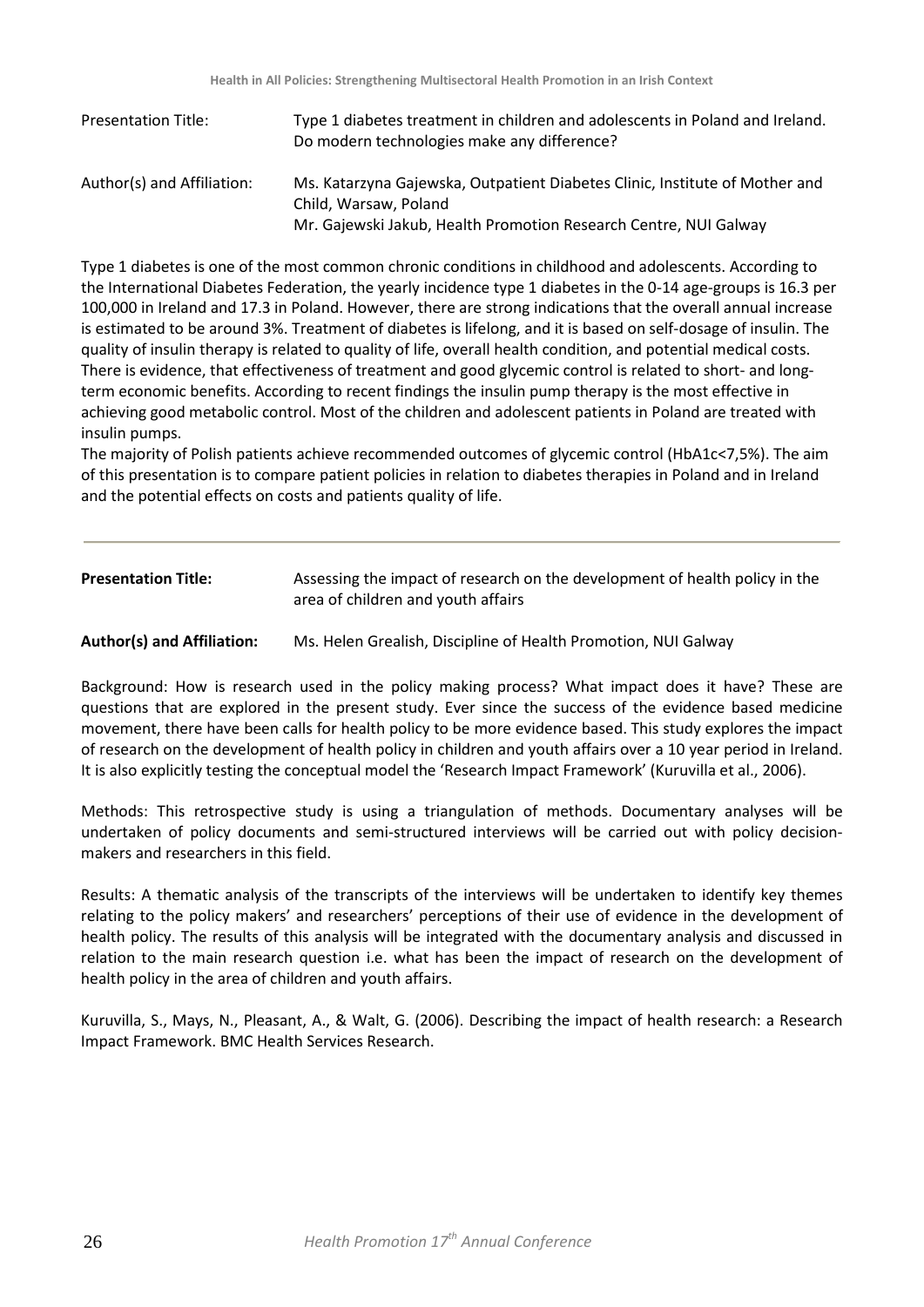# **Presentation Title:** Young Carers: a neglected population group?

### **Author(s) and Affiliation:** Dr. Colette Kelly, Ms. Mary Callaghan, Mr. Jakub Gajewski, Dr. Michal Molcho, Dr. Saoirse Nic Gabhainn, Health Promotion Research Centre, NUI Galway.

A young carer is a child or young person under the age of 18 carrying out significant caring tasks and assuming a level of responsibility for another person, which would normally be taken by an adult. Caring as a child can affect social and psychological development; young carers report loneliness, missing school and having little free time. In Ireland, approximately 6,449 (5.6/1,000 children) young carers were identified in the most recent Census. Detailed analyses of these data are required to inform future policy on how best to address the needs of young carers. Other research studies, including the Health Behaviour in School-aged Children (HBSC) study have the potential to provide valuable data related to young carer's health and wellbeing, including risk and protective behaviours and relationships, which can further inform national policy development. This presentation will describe results from a HBSC pilot study among 233 school-children from 5 schools, where 24 young carers were identified. The process and challenges of collecting data from young carers and the findings related to health and wellbeing will be discussed.

**Presentation Title:** Physical Activity and Health Behaviours in Leaving Certificate Students

#### **Author(s) and Affiliation:** Ms. Michelle Kenny, Athlone Institute of Technology

A sample of 310 students (average age 17.3 years ±0.66) studying for Leaving Certificate from the midland region were surveyed to create a health profile of those most likely to attend AIT in 2012/2013. The relationship between physical activity and a number of health behaviours was examined. 75% of those sampled (n=233) reported to be physically active. This represented 57% under 18 years of age and 28% over 18 years of age not meeting WHO recommended levels of physical activity daily. A gender difference emerged in reports for stress and negative body image with females self-reporting higher levels. Substance use (particularly alcohol) reflected national averages for a similar demographic group.

Frequencies showed that 89% of the sample population who reported to be physically active had consumed alcohol, compared to 82% of those leading sedentary lifestyles. A relationship emerged for team sport and alcohol consumption level. This finding is supported by national and international research (Farrell et al., 2010). Further investigative work is warranted in determining the extent of the relationship between sports participation and alcohol consumption in this age group.

To this end, further research on first year team sport participants attending AIT in 2013 was conducted. A mixed method triangulation was employed to examine the prevalence of alcohol in sport. Results are pending. These investigations aim to strengthen health promoting policies in third level settings.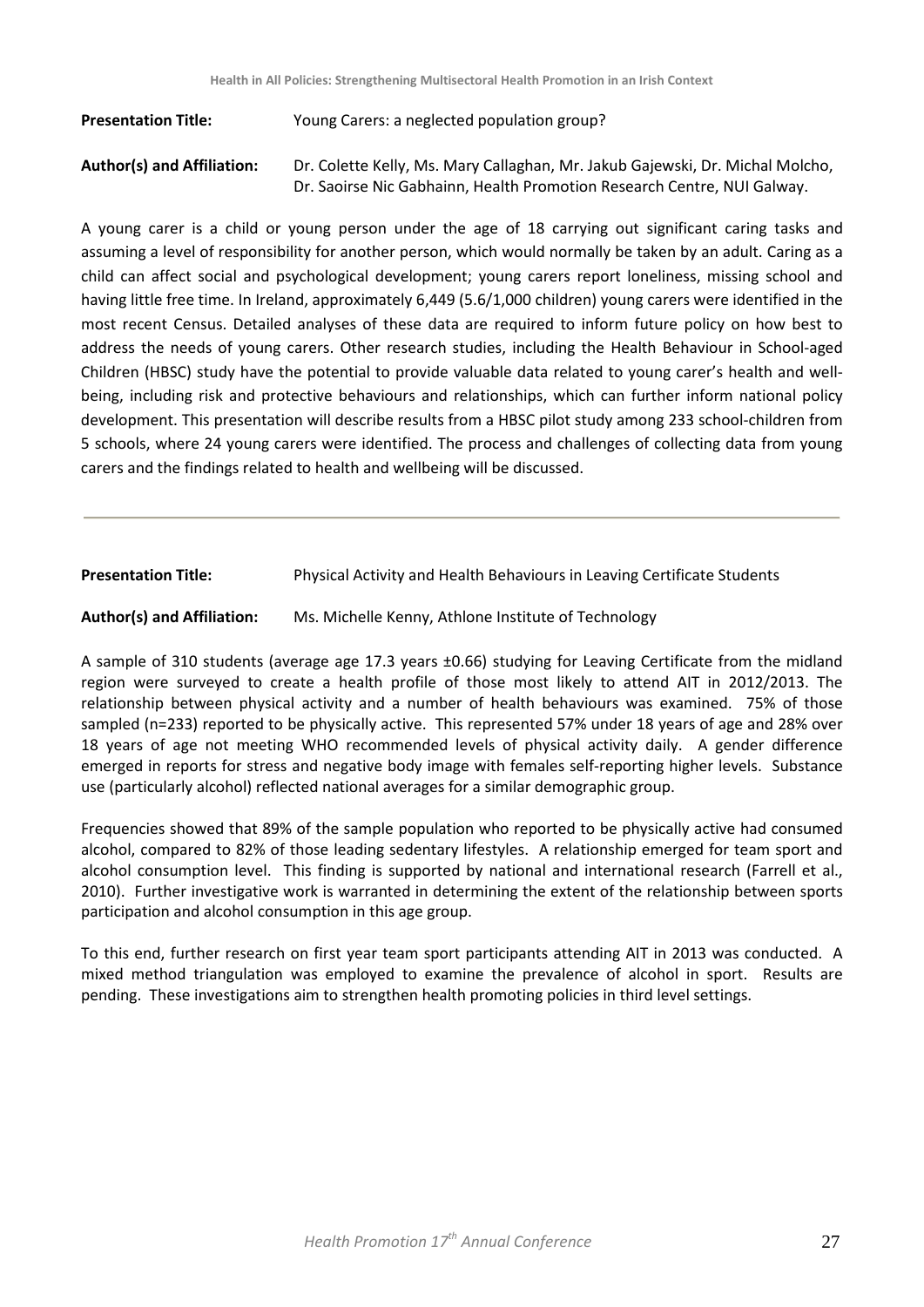**Presentation Title:** Trends in body size perception among school children in Ireland **Author(s) and Affiliation:** Ms. Ursula Kenny, Dr. Colette Kelly, Dr. Saoirse Nic Gabhainn, Dr. Michal Molcho, Ms. Aoife Gavin, Health Promotion Research Centre, NUI Galway.

Background: Obesity among school children is a significant health problem in Ireland with one in ten Irish children considered to be obese and one in five Irish teenagers considered to be overweight or obese, respectively. Despite the increasing prevalence of obesity, the perception of overweight and obesity among parents and of their children does not match the reality.

Methods: Using data from the Health Behaviour in School Aged Children survey (n= 39,915), changes overtime in perception of body size among school children was investigated over four survey cycles (1998, 2002, 2006 and 2010). Data were dichotomised into those who responded ''a bit too fat'' and ''much too fat''. Binary logistic regression models were run, controlling for age, gender and social class.

Results: Overall, there was a statistically significant decrease (p=0.000) between 1998 (32.1%) and 2010 (27.9%) in the percentage of young people who report they are ''a bit too fat'' and ''much too fat''. Given the rise in obesity in recent years this decrease may represent a change in perception of what is considered 'normal' or average body size. These data should be considered by all relevant stakeholders developing future policies to reduce the burden of obesity in Ireland.

| <b>Presentation Title:</b>        | A qualitative investigation of the determinants of physical activity during<br>pregnancy in Ireland |
|-----------------------------------|-----------------------------------------------------------------------------------------------------|
| <b>Author(s) and Affiliation:</b> | Ms. Joanne Lynch, Institute of Technology Tralee                                                    |

The 'settings approach' is a central tenet of health promotion. The settings approach recognises that an individual's environment effects their overall health and wellbeing. As a result, health promotion programmes are often implemented in a wide variety of settings (for example: schools, workplaces and communities). Implementing health promotion programmes in various settings is challenging. For example, in school-based health promotion programmes, multiple factors influence programme implementation. These factors vary from teacher release from school for training to the provision of adequate resources.

Relationships and Sexuality Education (RSE) is a teacher-delivered health promotion sexuality education programme in Irish post-primary schools. Using a mixed methods approach, this study explores the relationship between RSE in-service training and RSE implementation in the classroom. The aim of this exploration is to provide insight into the various factors of the training and school setting that facilitate or hinder RSE implementation.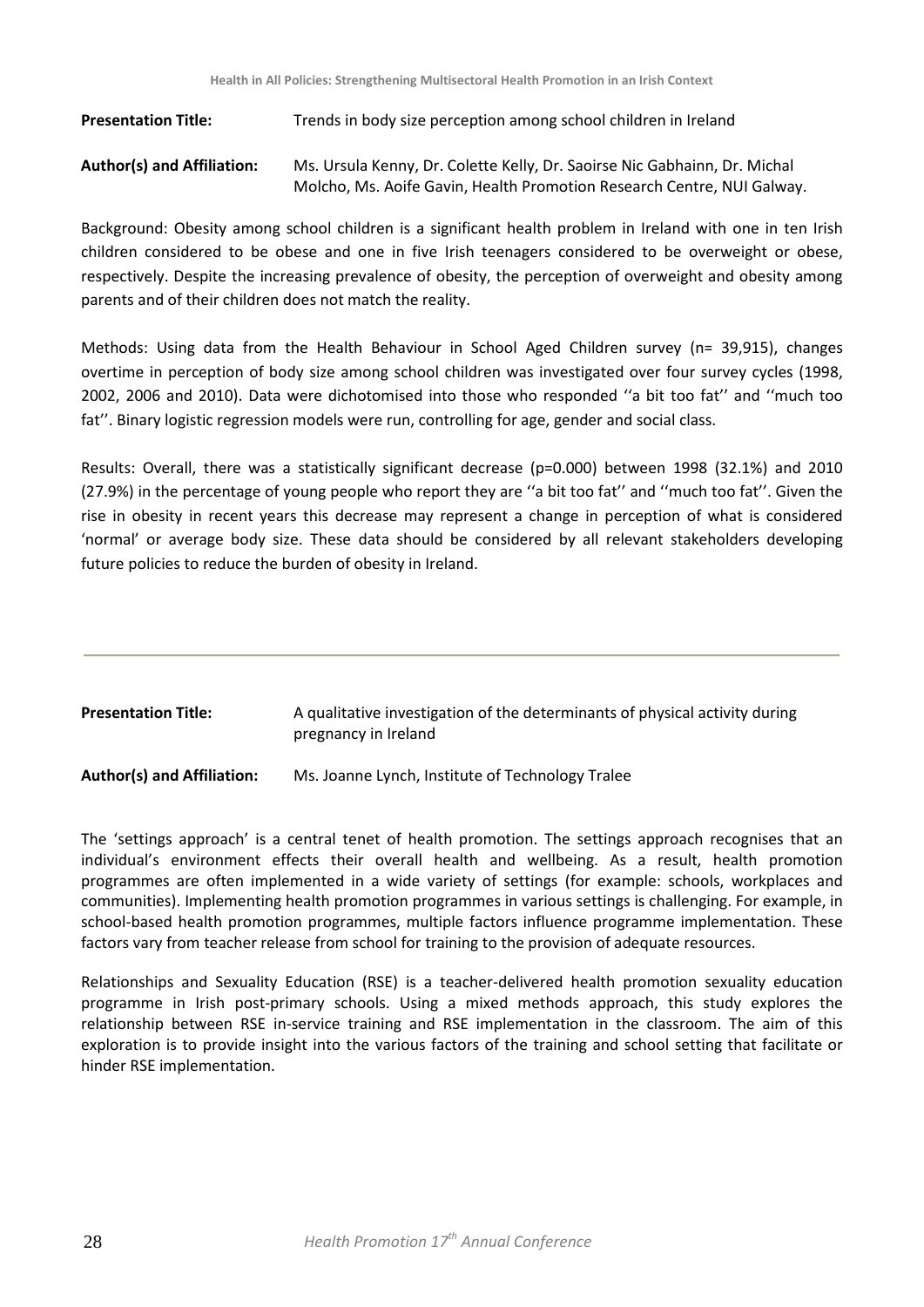| <b>Presentation Title:</b> | An investigation of the development of health literacy over time for persons |
|----------------------------|------------------------------------------------------------------------------|
|                            | attending a structured cardiovascular disease prevention and health          |
|                            | promotion programme                                                          |

#### **Author(s) and Affiliation:** Ms. Verna McKenna, Discipline of Health Promotion , NUI Galway

To date few research studies have examined health literacy either in terms of its broader health promotion context or in relation to the critical level of health literacy. Critical health literacy is an important component in the uptake and maintenance of health behaviours that can prevent the onset of chronic illness as well as an important part of the self-management of existing chronic illness. While health literacy can be viewed as a generative concept (Zarcadoolas, Pleasant, & Greer, 2003), to date little is currently known or understood about how it might develop over time or the processes by which people might become more health literate (Edwards, Wood, Davies, & Edwards,2012). The present research study seeks to fill this gap in the literature.

Study design

A mixed methods study will be used and will involve two phases.

1: Quantitative: use of a valid and reliable scale measure (HLS-EU, 2011) to measure health literacy levels of individuals attending a structured cardiovascular disease prevention and health promotion programme.

2: A longitudinal qualitative study design to explore developments and changes over time. This approach uses serial interviews over different time periods (baseline, end of programme, at 12 months) with the same individuals.

| <b>Presentation Title:</b> | Strengthening the Implementation of Relationships and Sexuality Education                         |
|----------------------------|---------------------------------------------------------------------------------------------------|
| Author(s) and Affiliation: | Ms. Christina Murphy and Dr. Saoirse Nic Gabhainn,<br>Discipline of Health Promotion, NUI Galway. |

Strong partnerships between health and education are vital to the development and strengthening of health promotion. In Ireland, promoting healthy adolescent development can be achieved through cross sectoral policies between the Department of Health and the Department of Education and Skills. One example of how these sectors collaborate to promote health is through the Social, Personal, and Health Education programme implemented in Irish post-primary schools. The programme focuses on key areas of adolescent development, such as Relationships and Sexuality Education (RSE). Previous research highlighted difficulties with RSE implementation. These difficulties vary from the need for improved teacher training to greater monitoring and evaluation of RSE.

This project utilised a mixed method approach to explore the implementation of RSE in-service training and how this translates into practice at school level. The findings indicate that RSE in-service training was positively received by teachers. In addition, the majority of teachers strongly agreed that the training equipped them with the necessary skills to implement RSE at school-level. However, there were discrepancies between trainers' and teachers' accounts of training content possibly indicating problems with self-report measures and how implementation is measured. At school-level, a number of implementation barriers were identified including the use of traditional didactic teaching approaches and complex lesson structures.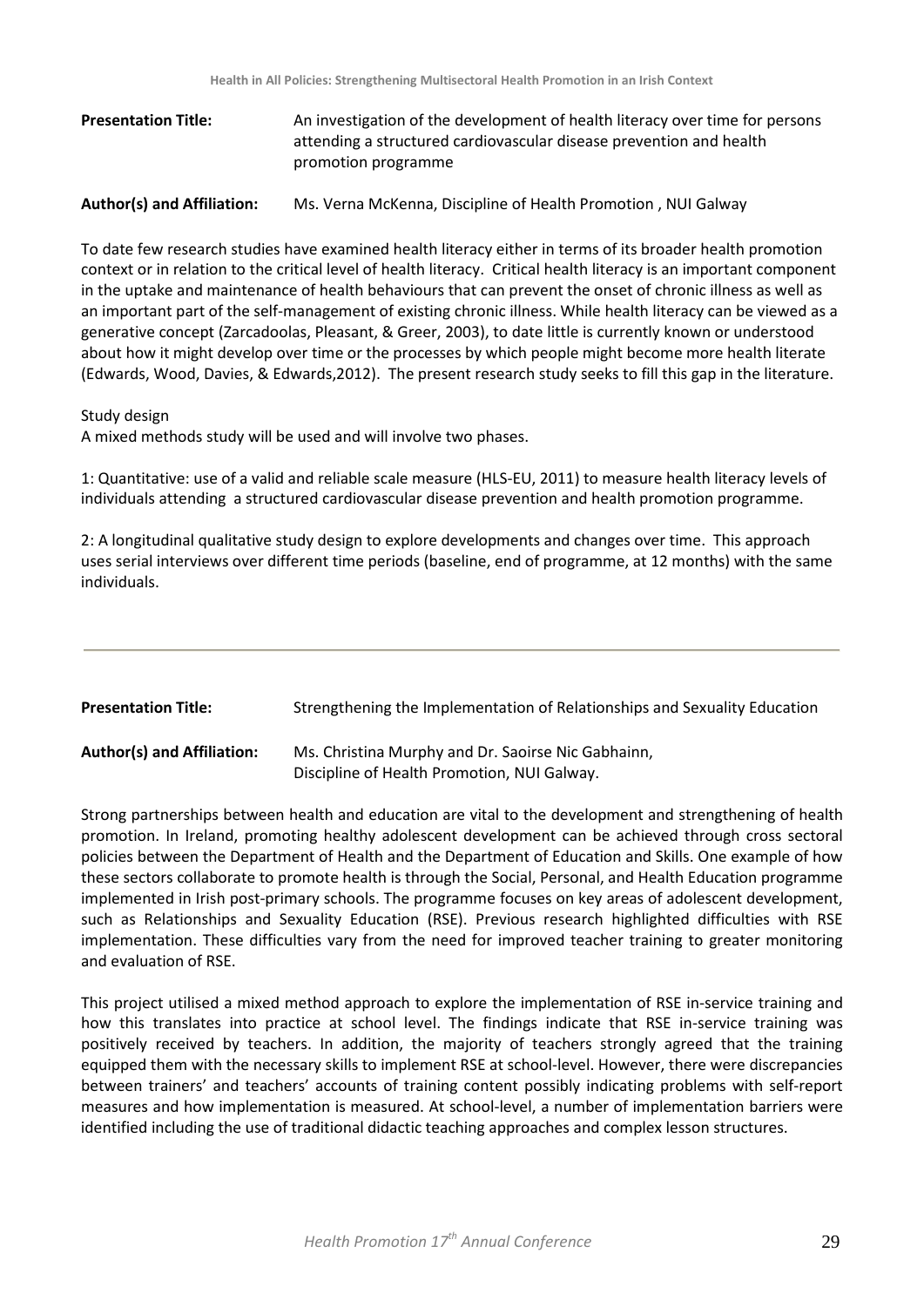| <b>Presentation Title:</b>        | Health Services and Health literacy in the Irish Language                            |
|-----------------------------------|--------------------------------------------------------------------------------------|
| <b>Author(s) and Affiliation:</b> | Mr. Éamonn Ó Bróithe and Dr. Jane Sixsmith, School of Health Sciences, NUI<br>Galway |
|                                   | Dr. Conchúr Ó Giollagáin, Ollscoil na hÉireann, Gaillimh                             |

In 2011, Ireland participated in the first European Health Literacy Survey however the provision of services and information to speakers of minority languages within the state was not addressed, notwithstanding the multiplicity of linguistic minorities, in most of the participating countries.

While Irish-speakers constitute a small minority, it is avowed State policy to encourage the use of Irish in public life and its use in interactions between citizens and state services. The HSE, however, have failed to implement a statutory Language Scheme confirmed under Section 11 of the Official Languages Act, 2003 designed to improve the provision of services in Irish to Irish Speakers. This scheme pertains to the West of Ireland where the largest Gaeltacht communities and concentrations of active Irish speakers are found.

This poster examines research carried out by NUIG on the use of Irish in the Gaeltacht and research done on behalf of the HSE on access to Irish Language Health Services for Gaeltacht Residents & Irish-Speaking Customers, as well as census data to address the importance and complexity of both health service delivery in Irish and health literacy among Irish speakers, in the context of a marginalised language community experiencing a rapid intergenerational shift towards English.

| <b>Presentation Title:</b>        | The Importance of a Multisectoral Approach to Injury Prevention                                                  |
|-----------------------------------|------------------------------------------------------------------------------------------------------------------|
| <b>Author(s) and Affiliation:</b> | Ms. Aine O'Brien and Dr. Michal Molcho, School of Health Science, Discipline<br>Of Health Promotion, NUI Galway. |

Injury mortality and morbidity are major public health concerns that require attention. Given the complex causality of injuries, their prevention requires a coordinated multisectoral and muiltidisciplinary aproach at national and local level. In order for prevention to be effective, injury data need to be available and as complete as possible, yet, in the Irish context, gaps in mortality data exist. While vital statistics on injury mortality can be accessed through the Central Statistic Office, the data often are incomplete. One way of complementing CSO data is using Coroners' reports that offer a rich source of data on injury-related deaths.

This study adopts a record-base retrospective design with a quantitative method approach to investigates injury-related mortality in the West of Ireland. It examines the types of injuries, and the circumstances and mechanism leading to the injury event over a twelve year period. The first pahse of the study invloved extracting information from death certificates in the National General Register.

1570 injury related deaths were found to have occurred among 0-65 year in the West of Ireland between 2000-2012. There is a clear gender gap in injury-related fatalities, with 78% of all fatalities being males. The highest proportion of injury related deaths were found among those aged 19-45. The main causes of injuryrelated death in the West of Ireland were hanging (24%), road traffic accidents (21%) and drowning (19%). Fewer injury-related fatalities were due to falls (5%), overdoses (5%), multiple injuries (5%) and shotgun wounds (3%). Incident of road traffic accidents (25%), drowning (20%) and falls (5%) was found to be more prevalent among females, while suicide by hanging (16 %) and firearm (4%) were more common among males. Drowning (22%) and fall (9%) were the main causes of death among 46-65 age group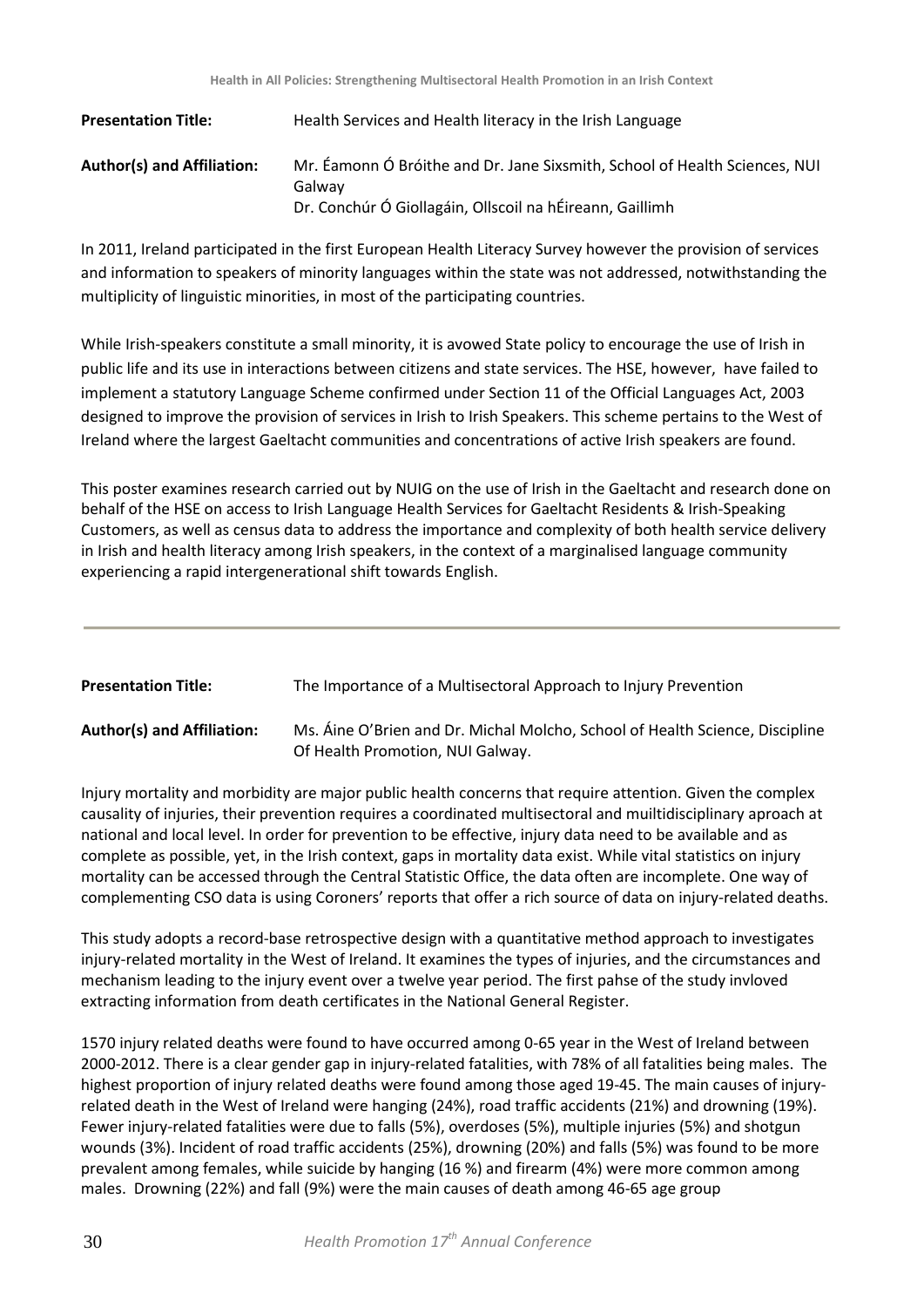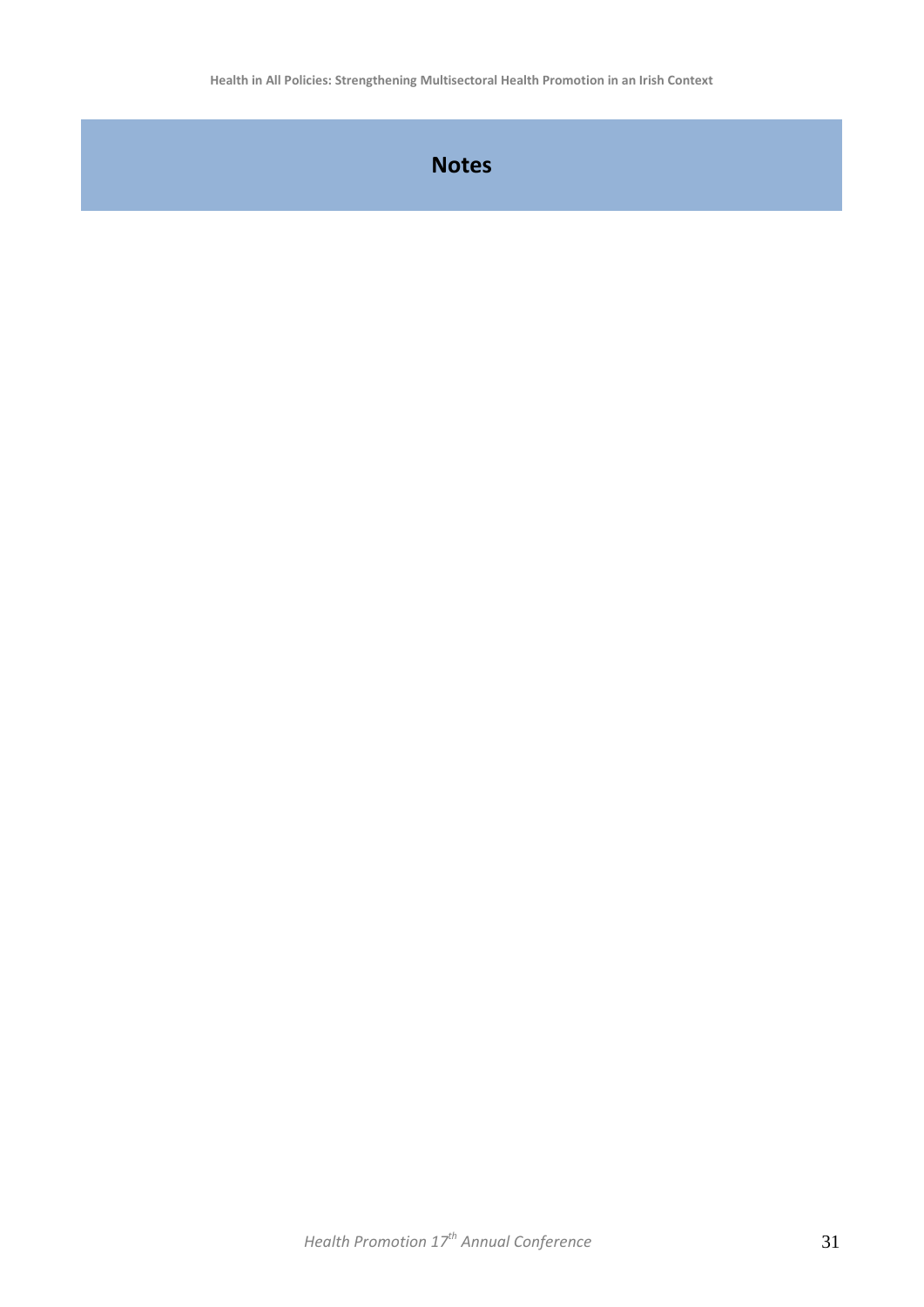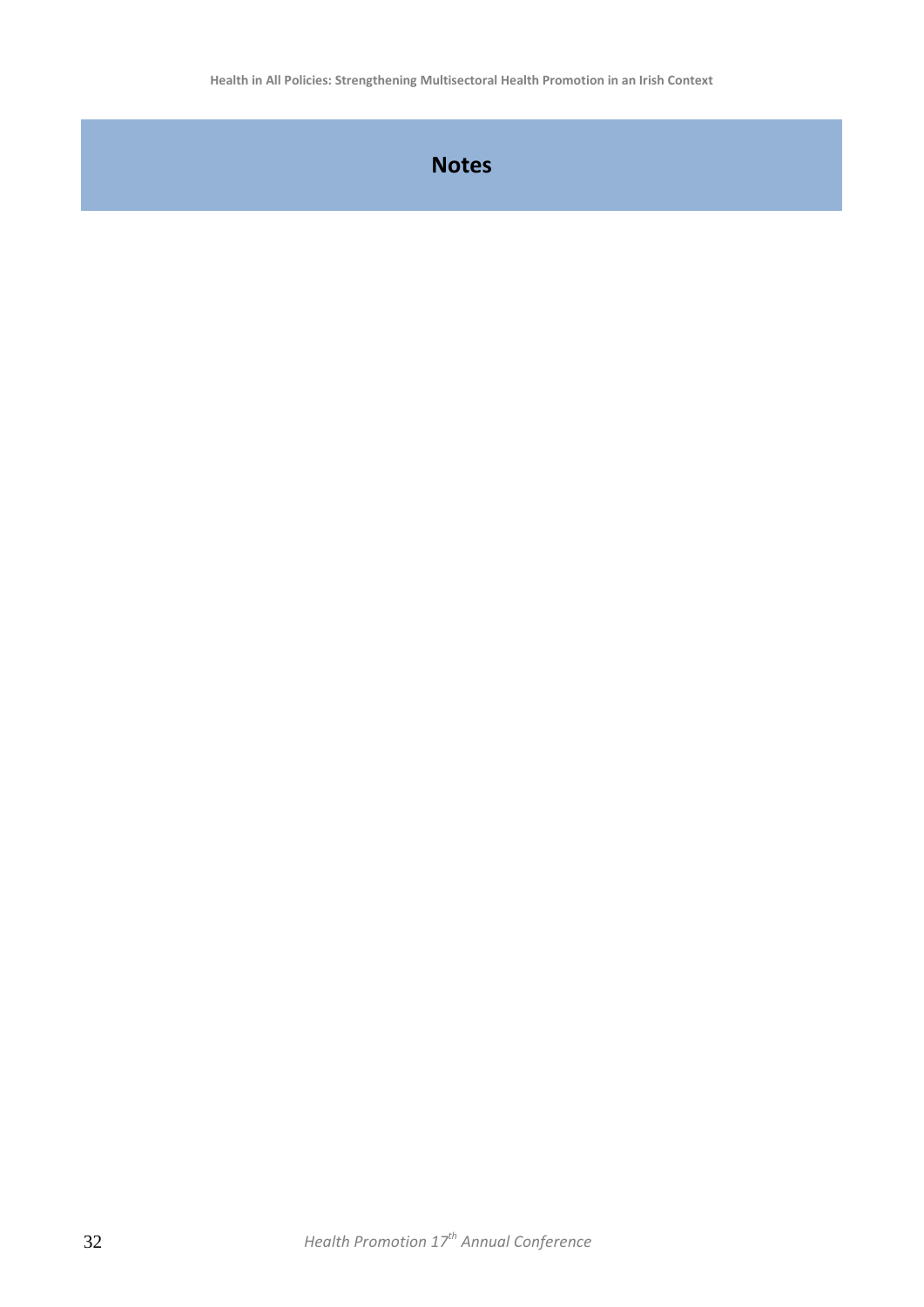